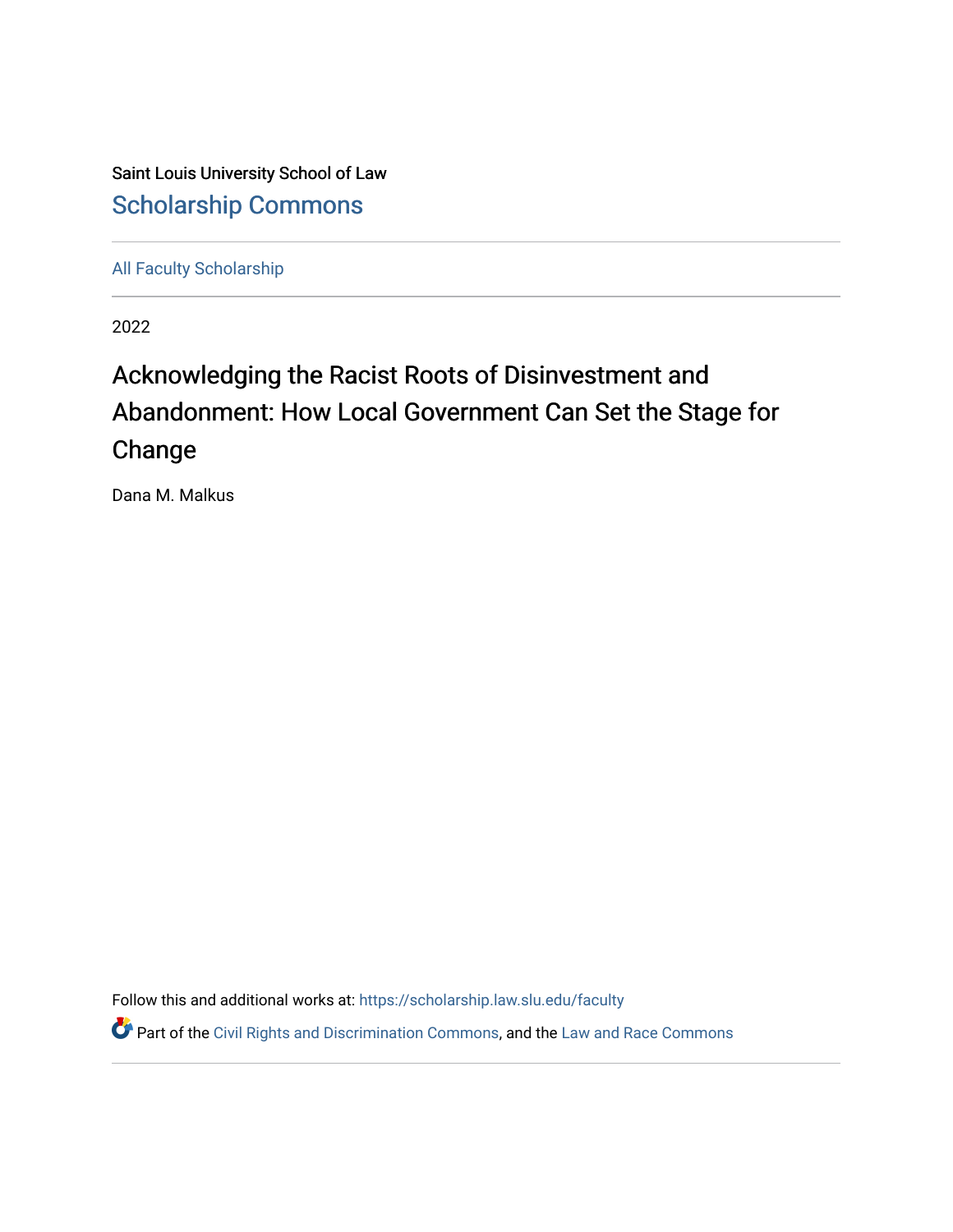

# SAINT LOUIS UNIVERSITY SCHOOL OF LAW Legal Studies Research Paper Series

No. 2022-03

Acknowledging the Racist Roots of Disinvestment and Abandonment: How Local Government Can Set the Stage for Change

> Dana M. Malkus *Saint Louis University School of Law*

*Forthcoming, University of Florida Journal of Law & Public Policy, Fall 2022*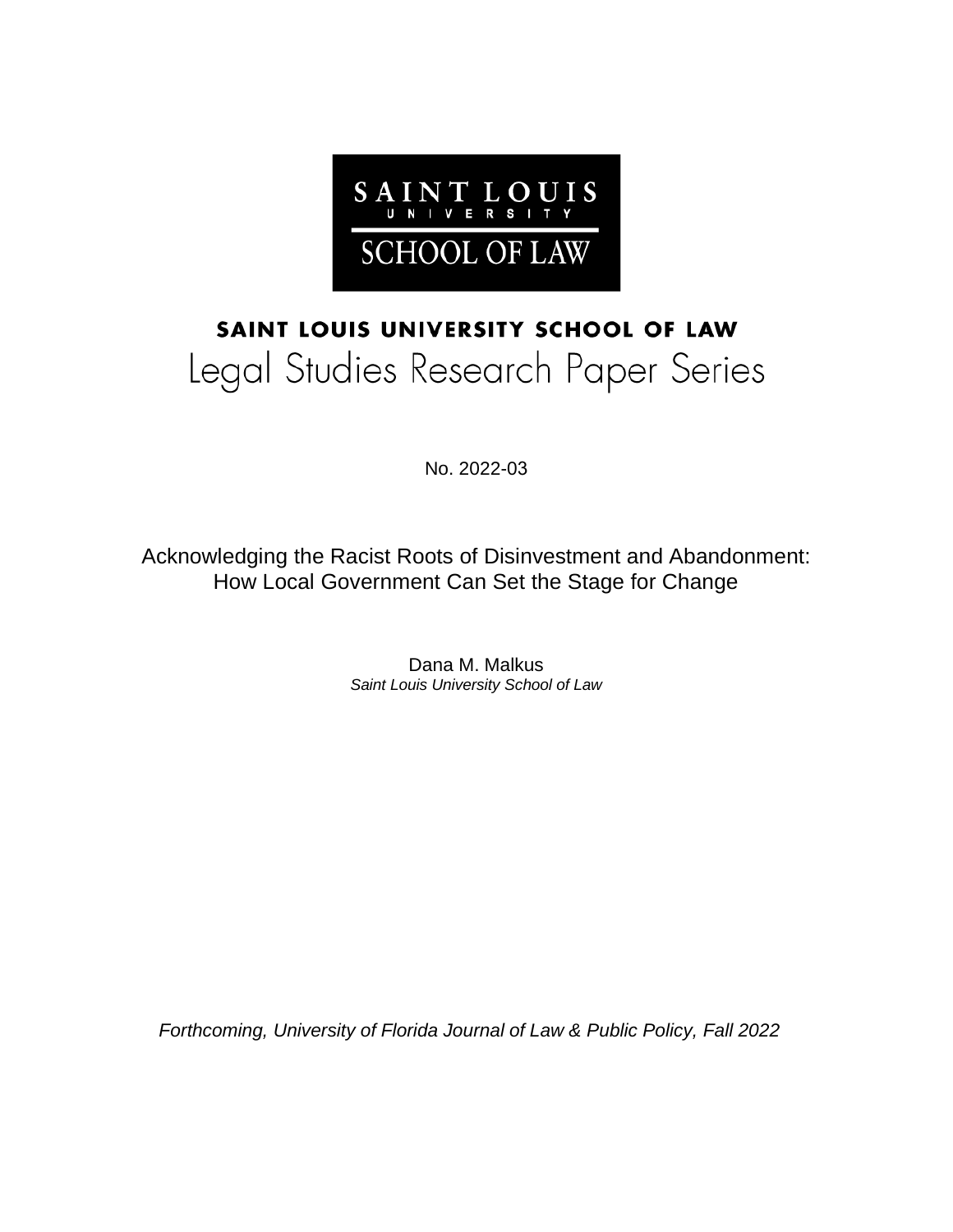# **Acknowledging the Racist Roots of Disinvestment and Abandonment: How Local Government Can Set the Stage for Change**

Dana M. Malkus<sup>\*</sup>

*Abstract*

*Disinvestment and associated property abandonment are defining features of many postindustrial legacy cities. While the reasons are varied and complex, racist law and policy are at the root. Though abandoned properties negatively affect an entire city, their effects usually disproportionately fall on neighborhoods of color. Law and policy have been major drivers of how such neighborhoods look and feel today. Because law and policy have been part of the problem, they are also a necessary part of the solution.* 

*This kind of large-scale, multi-disciplinary problem is beyond the ability of a single institution or sector to address. Stakeholders such as local government, neighborhoods, and philanthropy have tools to address this challenge. But, to get to effective solutions in the modern community development system, they must use their respective tools in close coordination and cooperation. That requisite close coordination and cooperation require a foundation of trust and shared vision.* 

*Local government is not only a stakeholder with tools to address disinvestment and abandonment; it is also the stakeholder with power to set the "rules of the game." As such, it is uniquely able to set the stage for the racial healing foundational to rebuilding trust and developing a shared vision. To that end, this article recommends local governments provide a public disclosure about a property's history as part of their development and demolition processes as a first step toward racial healing. By providing such disclosures, local governments can create conditions for the trust and shared vision needed to make existing tools far more effective. In addition, such disclosures can set the stage for further self-initiated reparative actions.* 

<sup>\*</sup> Director of the Entrepreneurship and Community Development Clinic and Professor, Saint Louis University School of Law. Thanks to Jeremy Peissig and Henry Brown for their insights and assistance.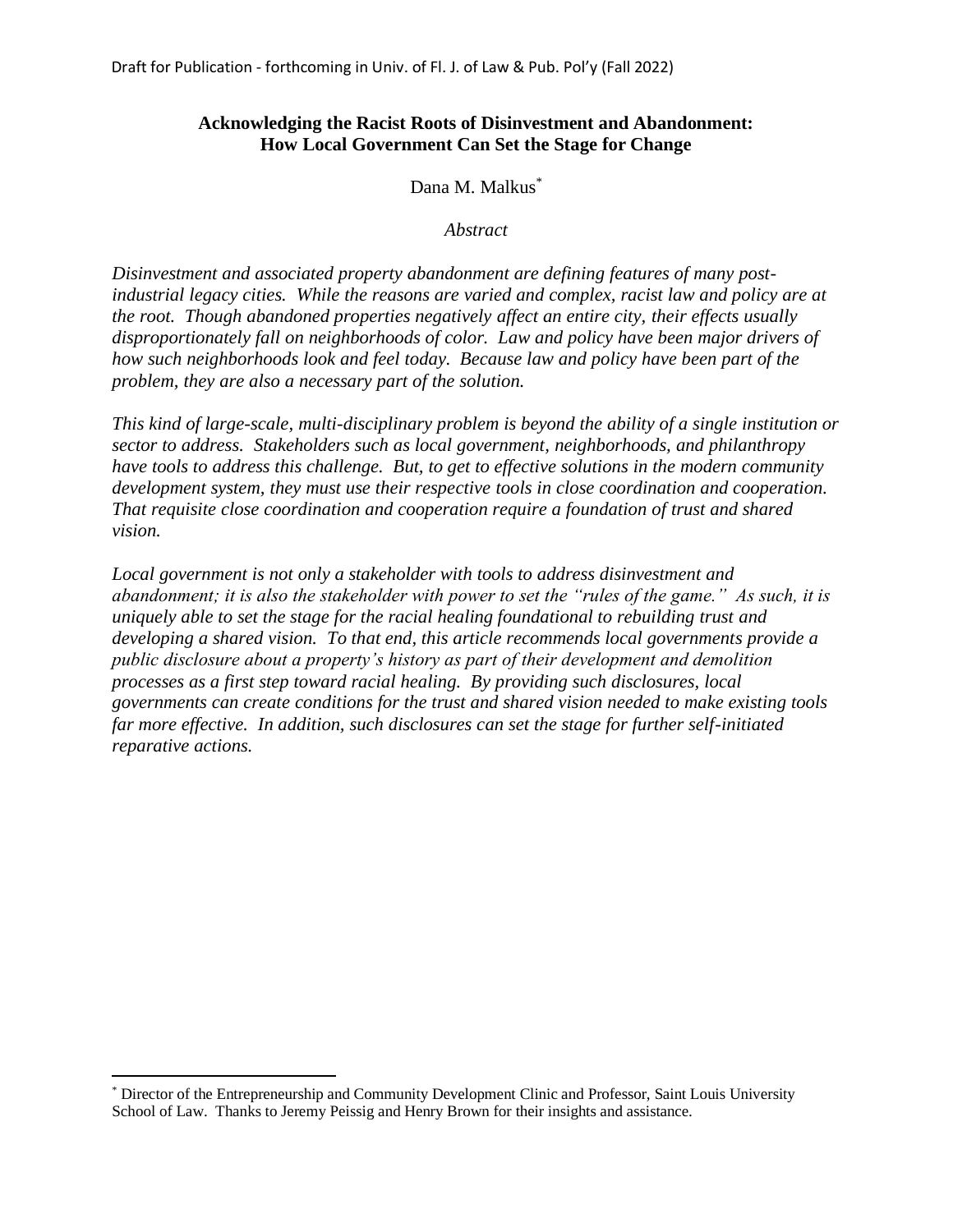## **Acknowledging the Racist Roots of Disinvestment and Abandonment: How Local Government Can Set the Stage for Change**

Disinvestment and property abandonment are defining features of many post-industrial legacy cities.<sup>1</sup> While the reasons for disinvestment and abandonment are varied and complex,<sup>2</sup> racist law and policy are at the root.<sup>3</sup> Detailed histories of the discrimination that undergirds our modern urban and suburban spaces have been extensively documented,<sup>4</sup> but much of the historical record remains unknown or misunderstood by average neighborhood residents, policymakers, and developers. Indeed, the historical connections between the legal and policy underpinnings of segregation and the disinvestment and abandoned property so prevalent in the city many of my law students call home is not well known even to them before we read "The Making of Ferguson: Public Policies at the Root of its Troubles,"<sup>5</sup> each semester. It's as if these histories have been carefully documented and displayed on historical markers all along the community development highway, but only a relative few have had reason to stop and read them. Without this understanding, policy proposals aimed at reckoning with that history will feel neither urgent nor compelling.

 $1$  See, e.g., Alan Mallach, The Divided City: Poverty and Prosperity in Urban America 75-96 (2018) [hereinafter MALLACH, DIVIDED CITY]; ALAN MALLACH, CENTER FOR COMMUNITY PROGRESS, THE EMPTY HOUSE NEXT DOOR 4-5; Lincoln Institute of Land Policy, Regenerating America's Legacy Cities, 7 (2013) [hereinafter MALLACH, EMPTY HOUSE].

<sup>2</sup> AMERICAN BAR ASSOCIATION, VACANT AND PROBLEM PROPERTIES: A GUIDE TO LEGAL STRATEGIES AND REMEDIES, xix-xxvi (Alan Mallach et al. eds., 2019); MALLACH, EMPTY HOUSE, *supra* note 1, at 4-8; *A Guide to Understanding and Addressing Vacant Property in the City of St. Louis* 6-7 [http://risestl.org/what-we-do/public](http://risestl.org/what-we-do/public-documents/vacancy-guide)[documents/vacancy-guide](http://risestl.org/what-we-do/public-documents/vacancy-guide) (last accessed Jan. 26, 2022).

<sup>3</sup> *See infra* Part I.

<sup>4</sup> *See, e.g.*, RICHARD ROTHSTEIN, THE COLOR OF LAW (2017) (racial residential segregation is the result of explicit government policy); JESSICA TROUNSTINE, SEGREGATION BY DESIGN: LOCAL POLITICS AND INEQUALITY IN AMERICAN CITIES (2018) (role of local government policy around land use, zoning, and control of public services in creating and perpetuating segregation); MALLACH, DIVIDED CITY, supra note 1, at 75-96 (history detailing connections between race, real estate, and revitalization); NANCY O. ANDREWS, RACE, GENDER, AND EQUITY IN COMMUNITY DEVELOPMENT: TEN FINDINGS, SIX WAYS FORWARD 2 (2019) (while there have been significant efforts toward racial equity in the community development sphere, we remain a long way from undoing the racism baked into law, policy, investment priorities, and social attitudes). *See also, infra* notes 15-30. <sup>5</sup> RICHARD ROTHSTEIN, THE MAKING OF FERGUSON: PUBLIC POLICIES AT THE ROOT OF ITS TROUBLES (15 October 2014).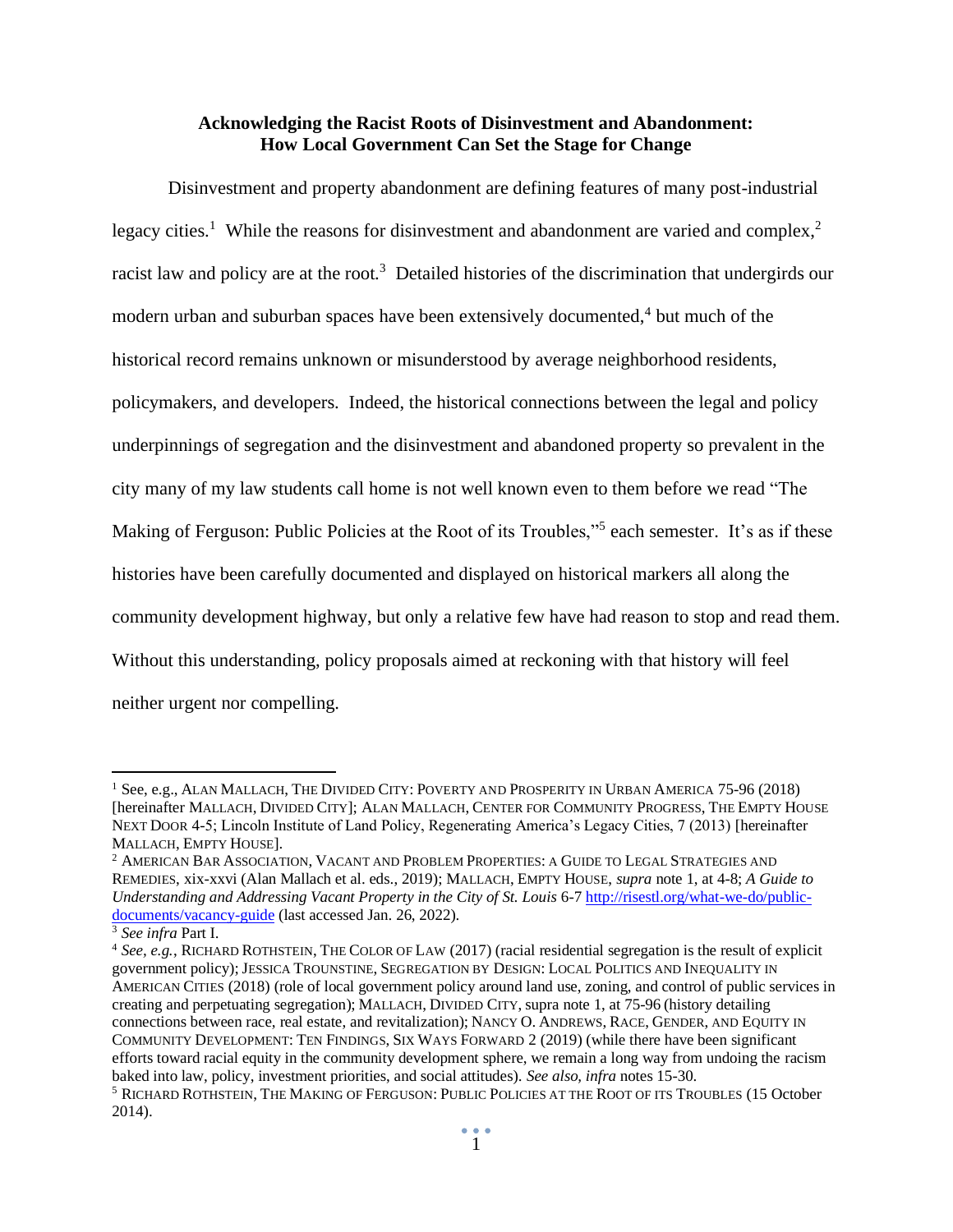The modern US community development system is fragmented and largely relies on stakeholder coordination and cooperation.<sup>6</sup> In this kind of system, solutions to problems such as disinvestment and abandonment require coordination and cooperation among a diverse set of stakeholders. Using the post-industrial legacy city of St. Louis as an example, Part I of this Article demonstrates the ways in which these racist roots have resulted in distrust, creating barriers to the very trust and shared vision foundational to the kinds of coordination and cooperation our modern system requires. Part II argues that, in its role as a stakeholder, local government brings essential tools to the challenge, but that—because it also sets the "rules of the game" governing local community development law and policy—it can and should set rules that create conditions for the racial healing needed to produce more trust and shared vision among stakeholders. Finally, Part III explores the self-initiated reparative actions that become more likely when local government sets the "rules of the game" described in Part II that make a property's history harder to ignore.

#### **I. Racist Roots Have Resulted in Distrust**

Like similarly situated legacy cities, St. Louis has a serious vacant property challenge. Since its population peak in the 1950s, the city has lost well over half of its population and has one of the highest rates of vacant and abandoned property in the country.<sup>7</sup> The overwhelming majority of these properties are concentrated in majority-Black neighborhoods on the city's north side.<sup>8</sup> The serious negative impacts of vacant and abandoned property—including crime,<sup>9</sup>

<sup>6</sup> CLARENCE N. STONE & ROBERT P. STOKER, URBAN NEIGHBORHOODS IN A NEW ERA 28 (2015).

<sup>7</sup> TYLER SWEHLA ET AL., PARCELS AND PEPPERS: SAVORY IDEAS FOR ADDRESSING VACANCY IN ST. LOUIS, at xix, 7 (2015); ALEXANDRA MILLER ET AL., ASAKURA ROBINSON CO., ST. LOUIS LAND BANK ASSESSMENT: FINAL REPORT 18 (Feb. 2017).

<sup>8</sup> SWEHLA ET AL., *supra*, note 7, at 8; ALEXANDRA MILLER ET AL., *supra* note 7, at 18. *See also* VACANCY COLLABORATIVE [https://www.stlvacancytools.com](https://www.stlvacancytools.com/) (last accessed Jan. 26, 2022).

<sup>9</sup> *See, e.g.*, MALLACH, EMPTY HOUSE, supra note 1, at 19-20 (vacancy associated with crime and violence); MAX WEINSTEIN ET AL., MASS. OFFICE OF THE ATT'Y. GEN. FORECLOSURE IMPACTS TASK FORCE, FINAL REPORT OF THE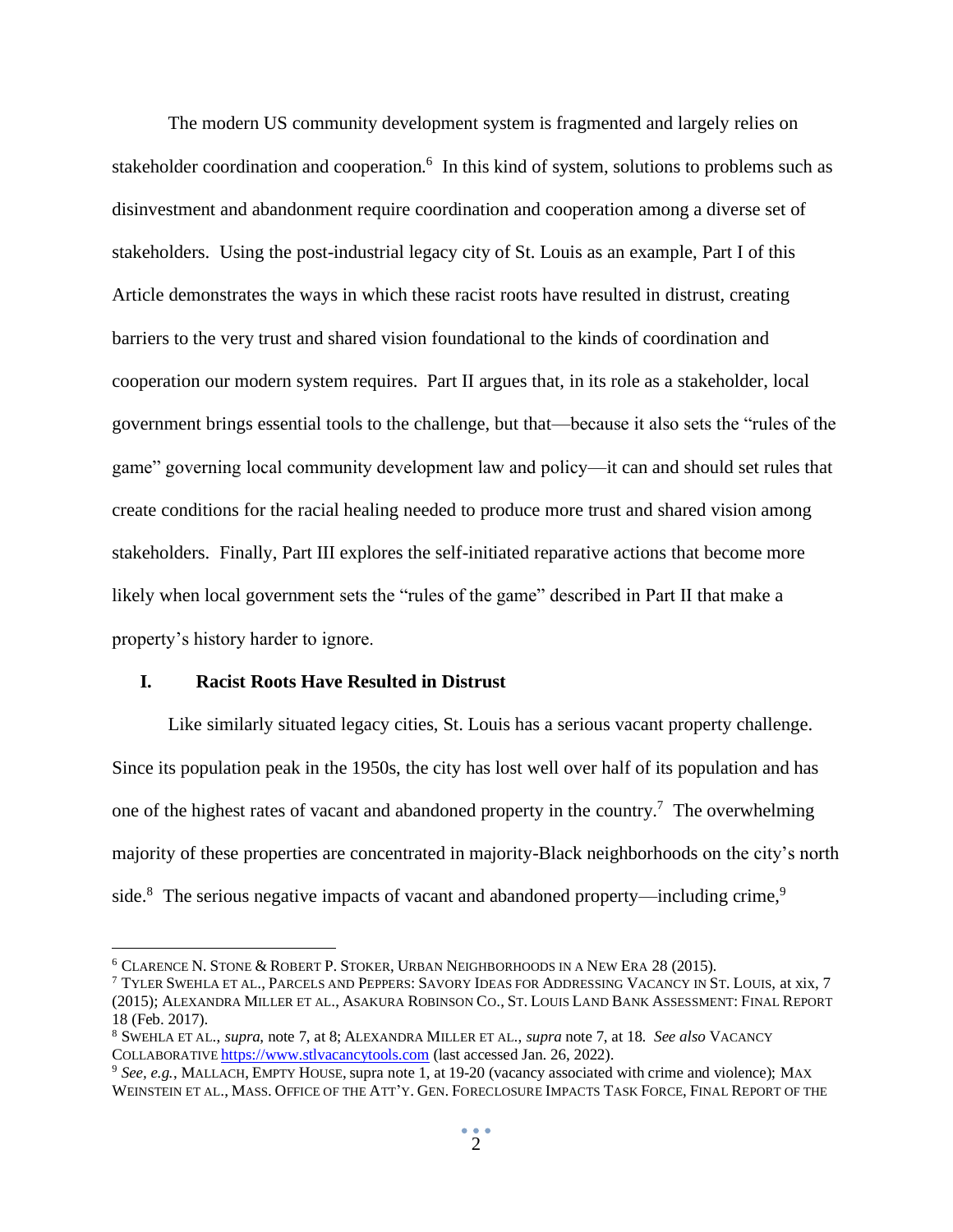decreased property values,<sup>10</sup> and severe pressure on a city's tax base and its ability to provide

basic services<sup>11</sup>—are well-documented and have been explored in depth by researchers, scholars,

practitioners, and community residents alike. Somewhat less emphasized—but no less

FORECLOSURE IMPACTS TASK FORCE OF THE STATE OF MASSACHUSETTS 41 (2014) (violent crime increases by more than 15% within 250 feet of a vacant property); DAN IMMERGLUCK, THE COST OF VACANT AND BLIGHTED PROPERTIES IN ATLANTA: A CONSERVATIVE ANALYSIS OF SERVICE AND SPILLOVER COSTS 1 (2015) (vacant properties are associated with higher crime rates); Charles C. Branas et al*., Urban Blight Remediation as a Cost-Beneficial Solution to Firearm Violence,* 106 AM. J. PUB. HEALTH 2158, 2158, 2161 (2016) (finding abandoned building remediation significantly reduced firearm violence by 39%); William Spelman, *Abandoned Buildings: Magnets for Crime?*, 21 J. CRIM. JUST. 481 (blocks with unsecured vacant buildings had 3.2 times as many drug calls to police, 1.8 times as many theft calls, and twice the number of violent calls as blocks without vacant buildings); CHRISTOPHER WALKER & FRANCISCA WINSTON, PLACE, PEOPLE, POLICE: THE EFFECTS OF PLACE-CENTRIC CRIME REDUCTION EFFORTS IN THREE NEIGHBORHOODS (2017) (finding as much as a 41% decline in crime incidents in Providence after police and community developers worked together to renovate and program a park, construct affordable housing, renovate blighted structures, and introduce more active policing); Charles Branas et al*, Citywide Cluster Randomized Trial to Restore Blighted Vacant Land and its Effects on Violence, Crime, and Fear*, 115 PROC. NAT'L ACAD. SCI. (2018) (participants living near treated vacant lots reported significantly reduced perceptions of crime, vandalism, and safety concerns as well as increased use of outside spaces for relaxing and socializing; significant reductions in crime overall, gun violence, burglary, and nuisances were also found after the treatment of vacant lots in neighborhoods below the poverty line).

<sup>10</sup> *See, e.g.*, MALLACH, Empty House, *supra*, note 1, at 19-20 (vacant buildings and lots reduce property values and associated household wealth of nearby property owners); U.S. GOV'T ACCOUNTABILITY OFF., GAO-12-34, VACANT PROPERTIES: GROWING NUMBER INCREASES COMMUNITIES' COSTS AND CHALLENGES 45 (2011) (decreased property values for neighboring owners); NIGEL G. GRISWOLD & PATRICIA E. NORRIS, THE MSU LAND POLICY INSTITUTE, ECONOMIC IMPACTS OF RESIDENTIAL PROPERTY ABANDONMENT AND THE GENESEE COUNTY LAND BANK IN FLINT, MICHIGAN 4 (2007) (decreasing property values on neighboring owners); DAN IMMERGLUCK, THE COST OF VACANT AND BLIGHTED PROPERTIES IN ATLANTA: A CONSERVATIVE ANALYSIS OF SERVICE AND SPILLOVER COSTS 1 (2015) (vacancy reduces nearby home values); Hye-Sung Han, *The Impact of Abandoned Properties on Nearby Property Values*, 27 HOUS. POL'Y DEBATE 311 (2013) (examining impact of abandoned properties on nearby property values in Baltimore from 1991 to 2010 using longitudinal data sets while simultaneously controlling for both nearby foreclosures and local housing market trends; as properties are abandoned for longer periods of time, the impact on nearby property values increases in magnitude and is seen increasingly farther away); TEMPLE UNIVERSITY CENTER FOR PUBLIC POLICY & EASTERN PENNSYLVANIA ORGANIZING PROJECT, BLIGHT FREE PHILADELPHIA: A PUBLIC-PRIVATE STRATEGY TO CREATE AND ENHANCE NEIGHBORHOOD Value 21 (2001) (houses within 150 feet of a vacant or abandoned property experienced a net loss of \$7,627 in value); STEPHAN WHITAKER & THOMAS J. FITZPATRICK IV, DECONSTRUCTING DISTRESSED-PROPERTY SPILLOVERS 15 (2012) (in Cleveland, vacant property within 500 feet reduces sales price of a home by 1.7% in low-poverty neighborhoods and 2.1% in medium-poverty neighborhoods); JAMES ALM ET AL, PROPERTY TAX DELINQUENCY AND ITS SPILLOVER EFFECTS ON NEARBY PROPERTIES 2 (2016) (in Chicago, tax delinquent properties not successfully sold had a negative spillover of 5.1% delinquency discount on value of nearby properties).

<sup>11</sup> *See, e.g.*, MALLACH, EMPTY HOUSE, *supra*, note 1, at 19-20 (vacancy has devastating effects on a city's fiscal condition due to direct maintenance and demolition costs and lost tax revenues from the vacant properties themselves and from the devaluing of neighboring properties); KERMIT LIND, VACANT PROPERTY RESEARCH NETWORK, DATA-DRIVEN SYSTEMS: MODEL PRACTICES & POLICIES FOR STRATEGIC CODE ENFORCEMENT 4 (2016) (noting direct costs on government agencies and indirect costs on tax revenues); Bradley Pough & Qian Wan, *Data Analytics and the Fight against Housing Blight: A Guide for Local Leaders* 2 (2017) (housing blight spreads and brings host of negative externalities impacting a city's financial and physical well-being). *See also*, Melanie B. Lacey*, A National Perspective on Vacant Property Receivership*, 25 J. AFFORDABLE HOUS. AND CMTY. DEV. LAW 134 (2016) (discussing problems at neighborhood, city, and regional levels).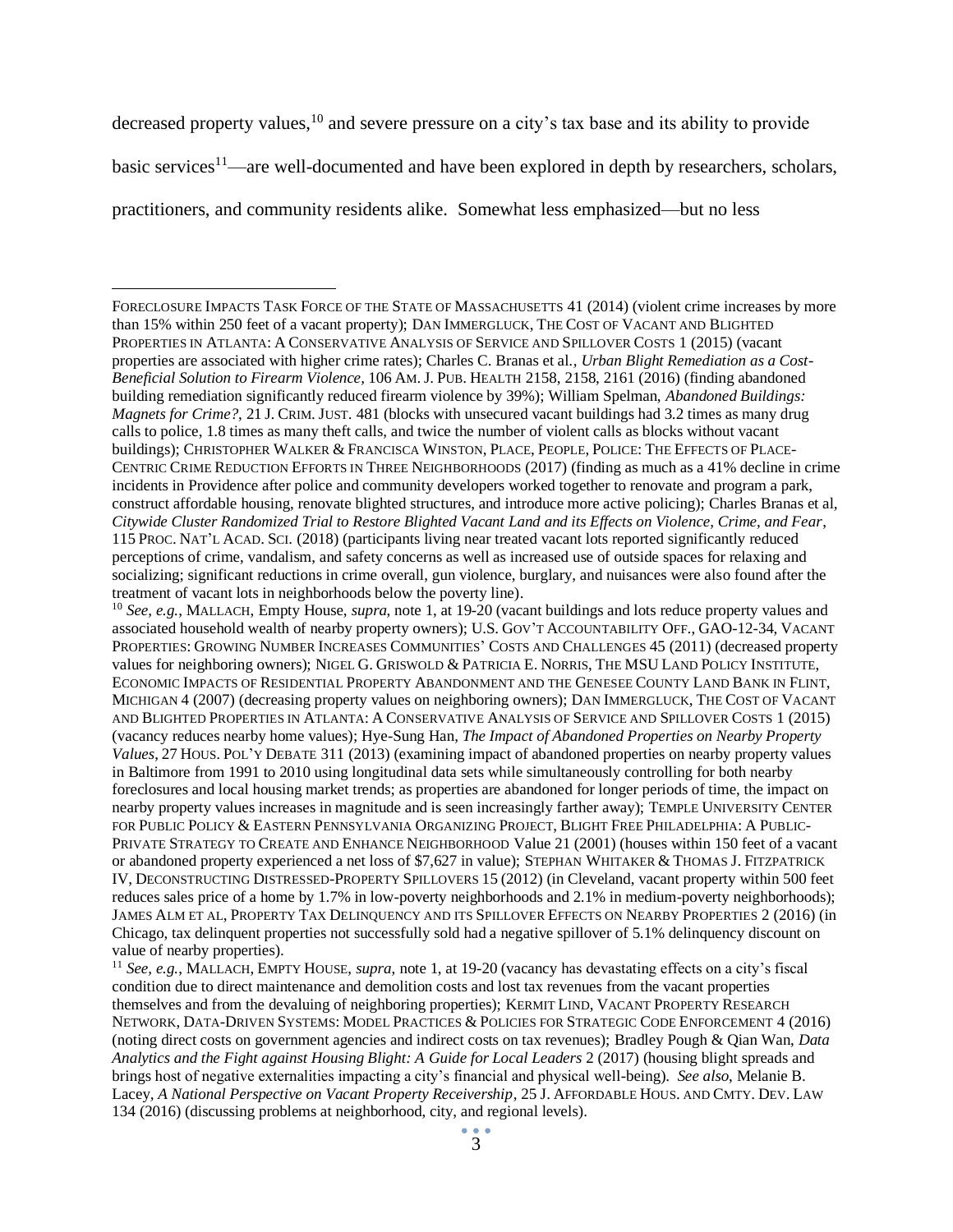important—are the health effects of vacancy on the neighborhood, including feelings of fear and depression, increased lead levels, and a loss of community.<sup>12</sup>

The "extremely large" volume<sup>13</sup> of vacant property in St. Louis is not the result of mere market forces or individual preferences, although those issues are part of the story. Rather, as has been documented,<sup>14</sup> these properties are inextricably tied to legal and policy systems rooted in racism. In other words, law and policy are part of the problem. In St. Louis, racially restrictive covenants established durable patterns of segregation that were subsequently sanctioned and sustained by zoning laws, redlining policies, and other government actions.<sup>15</sup> For example, the FHA—relying on a model of neighborhood change built on the idea that racial change leads to a decline in property values<sup>16</sup>—adopted underwriting policies that incentivized using racially restrictive covenants to preserve homogenous white residential areas.<sup>17</sup> FHA policy led to white flight from the urban core to new housing markets in suburban areas while simultaneously barring non-whites from those markets.<sup>18</sup> These kinds of policies cemented

<sup>&</sup>lt;sup>12</sup> *See, e.g.*, Urban Institute, Urban Blight and Public Health: Addressing the Impact of Substandard Housing, Abandoned Buildings, and Vacant Lots (2017); STACY ROSS, WORKING TOGETHER: THE ST. LOUIS VACANCY SUMMIT FINAL REPORT 3 (2017) (describing psychological impacts) (on file with author); MALLACH, EMPTY HOUSE, *supra*, note 1, at 19-20 (vacant lots negatively affect quality of life and sense of well-being and lead to social fragmentation); CLAUDIA J. COULTON ET AL, HOUSING DETERIORATION CONTRIBUTES TO ELEVATED LEAD LEVELS AND LOWER KINDERGARTEN READINESS SCORES IN CLEVELAND (2016) (children who spent more time living in or near properties that had signs of deterioration and disinvestment were more likely to have elevated lead levels and to have low scores on a kindergarten readiness assessment).

<sup>13</sup> ALEXANDRA MILLER ET AL., *supra* note 7, at 18.

<sup>14</sup> See supra note 4.

<sup>15</sup> Colin Gordon, *Dividing the City: Race-Restrictive Covenants and the Architecture of Segregation in St. Louis*, J. URBAN HIST. 12 (2021).

<sup>16</sup> Adam Gordon*, The Creation of Homeownership: How New Deal Changes in Banking Regulation Simultaneously Made Homeownership Accessible to Whites and Out of Reach for Blacks*, 115 YALE L. J., 186, 208 and 219-20 (2005).

<sup>&</sup>lt;sup>17</sup> DOUGLAS MASSEY & NANCY DENTON, AMERICAN APARTHEID: SEGREGATION AND THE MAKING OF AN UNDERCLASS 53-54 (1998); Adam Gordon, *supra* note 16, at 209 (FHA encouraged housing segregation like racial zoning had done prior to 1917 invalidation).

<sup>18</sup> MELVIN L. OLIVER & THOMAS M. SHAPIRO, BLACK WEALTH/WHITE WEALTH 16-17 (1995); Colin Gordon, *supra*  note 15; Audrey McFarlane, *Race, Space, and Place: The Geography of Economic Development*, SAN DIEGO L. REV. 295, 336 (Spring 1999) (describing state and federal policies promoting movement of people to periphery of metropolitan regions).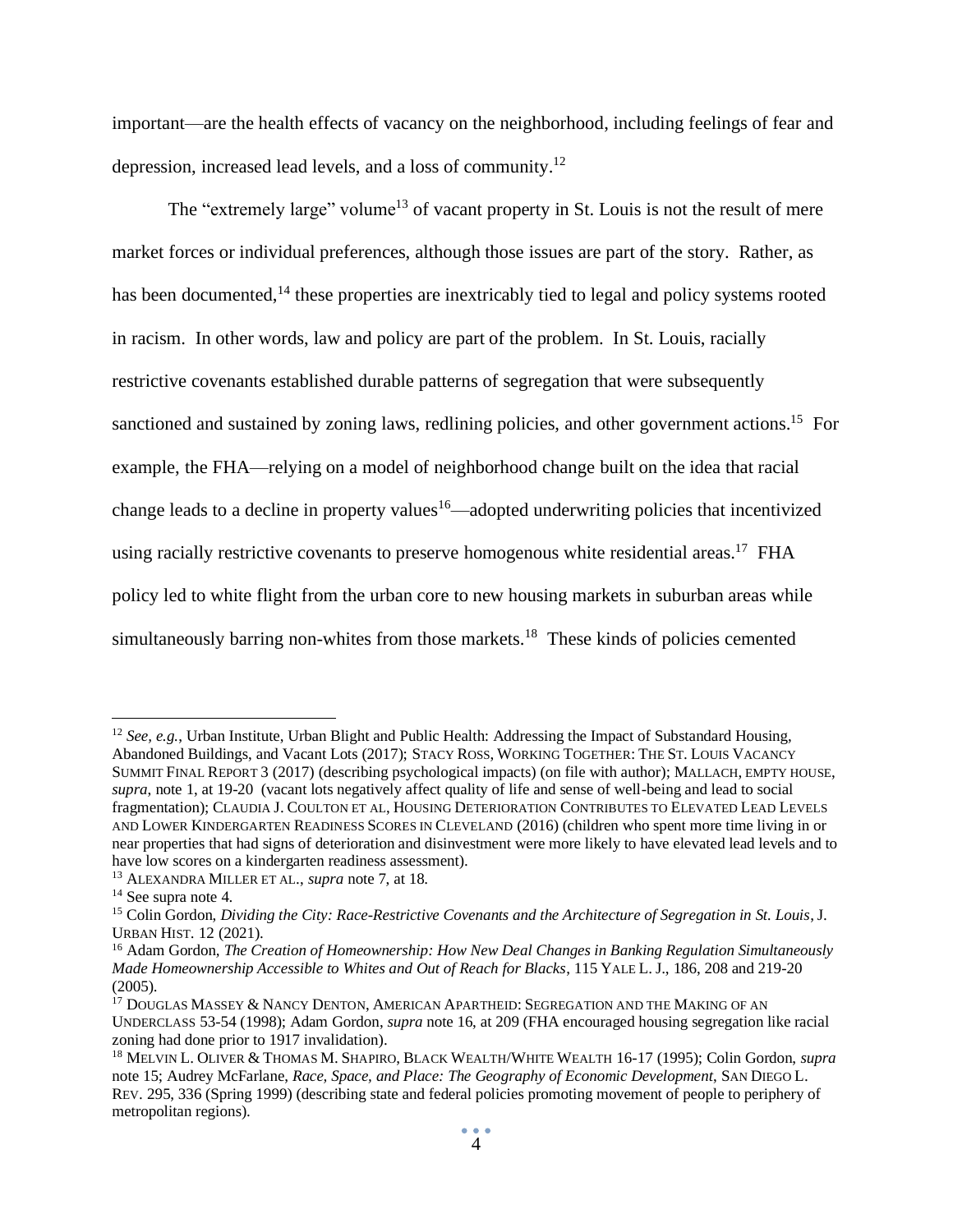residential segregation.<sup>19</sup> Moreover, other choices contributed to the problem, including the ways municipal services and resources were allocated, the ways schools were organized and funded, the way policing practices focused on regulating racial boundaries,<sup>20</sup> and the way incorporation laws enabled suburbanites to establish separate governments with their own zoning rules.<sup>21</sup> In addition, choices by businesses and institutions to follow the exodus to suburban spaces (and government policies subsidizing such sprawl) meant white flight was not limited to the residential arena, further compounding disinvestment and segregation.<sup>22</sup>

In St. Louis, like other urban areas, the decline in property values triggered by white flight was further exacerbated by policies that effectively barred Black people from accessing mortgage loans,<sup>23</sup> disfavored making loans on the kind of housing stock typically found in urban neighborhoods,<sup>24</sup> and disfavored neighborhoods with Black residents.<sup>25</sup> Moreover, the real estate industry's use of racial steering and sanctions for members who helped Black people acquire

<sup>19</sup> Adam Gordon, *supra* note 16, at 208, 219-20.

<sup>20</sup> Colin Gordon, *supra* note 15, at 12.

<sup>&</sup>lt;sup>21</sup> PETER DREIER ET AL., PLACE MATTERS, 37, 99 (2014) (in competition for favored residents and investments, each jurisdiction has incentive to adopt zoning and development policies that exclude while distressed suburbs and central cities provide housing of last resort for all those whom suburban jurisdictions can exclude by reason of low income, lack of mobility, or race).

<sup>22</sup> *See* David Libonn, Note, *From Cautionary Example to "City on a Hill": Revitalizing Saint Louis May Require an Innovative Regional Taxation Model*, 91 Wash. U. L. Rev. 1035, 1051 (2014); PLACE MATTERS, supra note 21 at 40 (from 1960s to 1990s, more new jobs located in suburbs).

<sup>23</sup> Colin Gordon, *Making Ferguson: Segregation and Uneven Development in St. Louis and St. Louis County*, *in* FERGUSON'S FAULT LINES: THE RACE QUAKE THAT ROCKED A NATION 75-91 (2016); OLIVER & SHAPIRO, *supra* note 18, at 18; Adam Gordon, *supra* note 16, at 189 (from 1945-59, fewer than 2% of FHA loans went to Black homeowners). Black people were effectively barred from obtaining FHA loans due to discrimination and from non-FHA loans due to bank safety-and-soundness regulations (i.e., if the FHA would not insure a particular borrower, that borrower could not get a long-term mortgage with a low down payment from another source). Adam Gordon, *supra* note 16, at 217.

<sup>&</sup>lt;sup>24</sup> Adam Gordon, *supra* note 16, 208 (underwriting standards were biased against homes with rental units or stores, a common type of housing stock in urban neighborhoods, favoring instead single-family homes in single-use neighborhoods); FISHMAN, AMERICAN METROPOLIS 4 (1999) (white homebuyer who wished to stay in neighborhood had to resort to old-style conventional mortgage with high rate and short term; same purchaser who opted for new suburban house could get FHA mortgage with lower rate, longer term, lower down payment, and lower monthly payment).

<sup>25</sup> Thomas W. Hanchett, *The Other "Subsidized Housing", in* FROM TENEMENTS TO TAYLOR HOMES: IN SEARCH OF AN URBAN HOUSING POLICY IN TWENTIETH-CENTURY AMERICA 163, 165 (2000).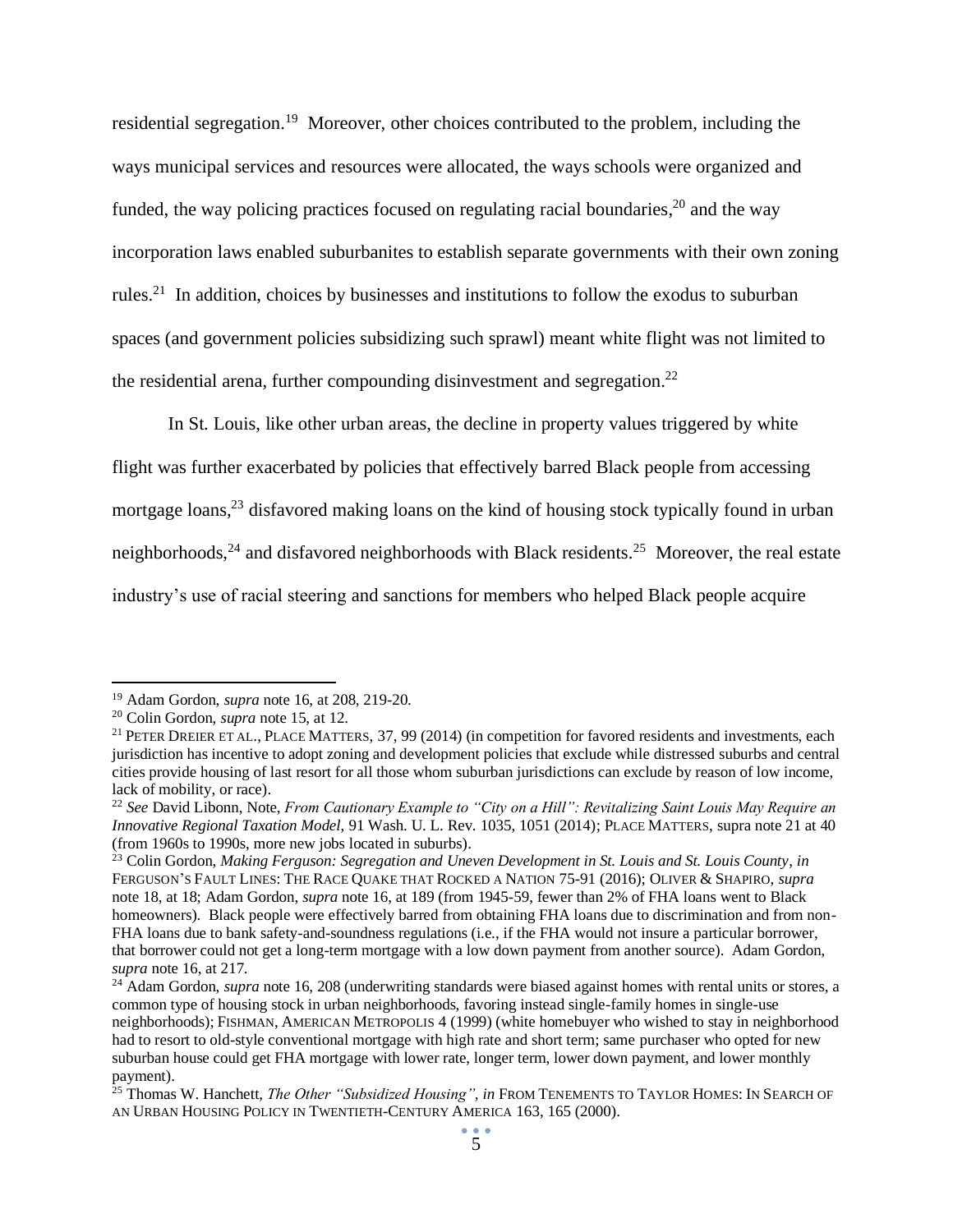housing in white neighborhoods along with racist and discretionary appraisal standards added to the discrimination prevalent in the housing industry.<sup>26</sup> These kinds of policies and practices contributed to artificially low market values for homes in Black and integrated neighborhoods.<sup>27</sup> Being cut off from traditional financing and sources of investment left these neighborhoods vulnerable to predatory "investors" and slumlords who were (and are) able to use legal structures (e.g., predatory contract for deed arrangements, single asset LLCs, real estate investment trusts) and evasion strategies to effectively shield owners from accountability for property conditions.<sup>28</sup> Moreover, lower property values combined with a lack of access to traditional financing mean that cash transactions without assistance from professionals (e.g., lawyers, title companies) have become the norm in some neighborhoods, often leading to complicated, clouded titles that further reduce a property's value and make it more likely to be abandoned.<sup>29</sup> Add to this the title

<sup>26</sup> PETER DREIER ET AL., *supra* note 21, at 107; Jodi Rios, *Racial States of Municipal Governance: Policing Bodies and Space for Revenue in North St. Louis County, MO,* 37 Law & Ineq. 235, 244 (2019); *see* Robert G. Schwemm, *Segregative-Effect Claims Under the Fair Housing Act*, 20 N.Y.U. J. Legis. & Pub. Pol'y 709, 716–17 (2017/2018); COLIN GORDON, MAPPING DECLINE 88-89 (2008); MAUREEN YAP ET AL., NATIONAL FAIR HOUSING ALLIANCE, IDENTIFYING BIAS AND BARRIERS, PROMOTING EQUITY (2022).

<sup>27</sup> Jonathan Kaplan & Andrew Valls, *Housing Discrimination as a Basis for Black Reparations,* 21 PUB. AFFS. Q. 255, 265 (2007) (FHA policy created demand for segregated white neighborhoods while simultaneously lowering the demand, and therefore the market price, for housing in predominately Black neighborhoods). For more on problems associated with appraisal practices, *see* DAVID HARSHBARGER ET AL., THE DEVALUATION OF ASSETS IN BLACK NEIGHBORHOODS: THE CASE OF RESIDENTIAL PROPERTY (2018);JOE NERI, CAN USING A RACIAL EQUITY LENS INCREASE CAPITAL IN COMMUNITIES OF COLOR? (2019) (low-income communities faced discrimination from redlining, which reduced property values; discriminatory system is reinforced each time lender relies on appraisal). <sup>28</sup> Alan Mallach, THE TWO VACANCY CRISES IN AMERICA'S CITIES (2018) (non-local investors in areas of high concentrations of vacancy tend to invest little or nothing in the properties, hold them, and then abandon the properties after getting the anticipated return on their investment); Kermit J. Lind, *Perspectives on Abandoned Houses in a Time of Dystopia*, 24 J. AFFORDABLE HOUS. & CMTY. DEV. LAW 122, 124, 127-28 (2015) (local rehab professionals and home improvement amateurs who once absorbed trickle of mortgage failures in the market have been replaced by investors and speculators who treat unprofitable and unmarketable houses as waste); Steven E. Barlow et al., *Ten Years of Fighting Blighted Property in Memphis*, 25 J. AFFORDABLE HOUS. & CMTY. DEV. LAW 347, 364-372(2017) (factors contributing to property abandonment include investors, absentee owners, and corporate owners, among others).

<sup>&</sup>lt;sup>29</sup> The problem of clouded title and of liens exceeding a property's worth in a market with already depressed property values is a serious issue that is exacerbated by a creditors rights system that includes only a very narrow homestead exemption, virtually guaranteeing title encumbrances since almost every debt attaches automatically to property owned by the debtor. *See* Harry D. Boul, *The Need for a Rational Homestead Exemption in Missouri,* 69 J. Mo. B. 264, 266–67 (2013); Christopher P. Lauer, *Belt and Suspenders: Two Key Changes to Reduce Money Laundering Through Residential Real Estate*, 70 Case W. Res. 1225, 1228-29 (2020). Moreover, a lack of access to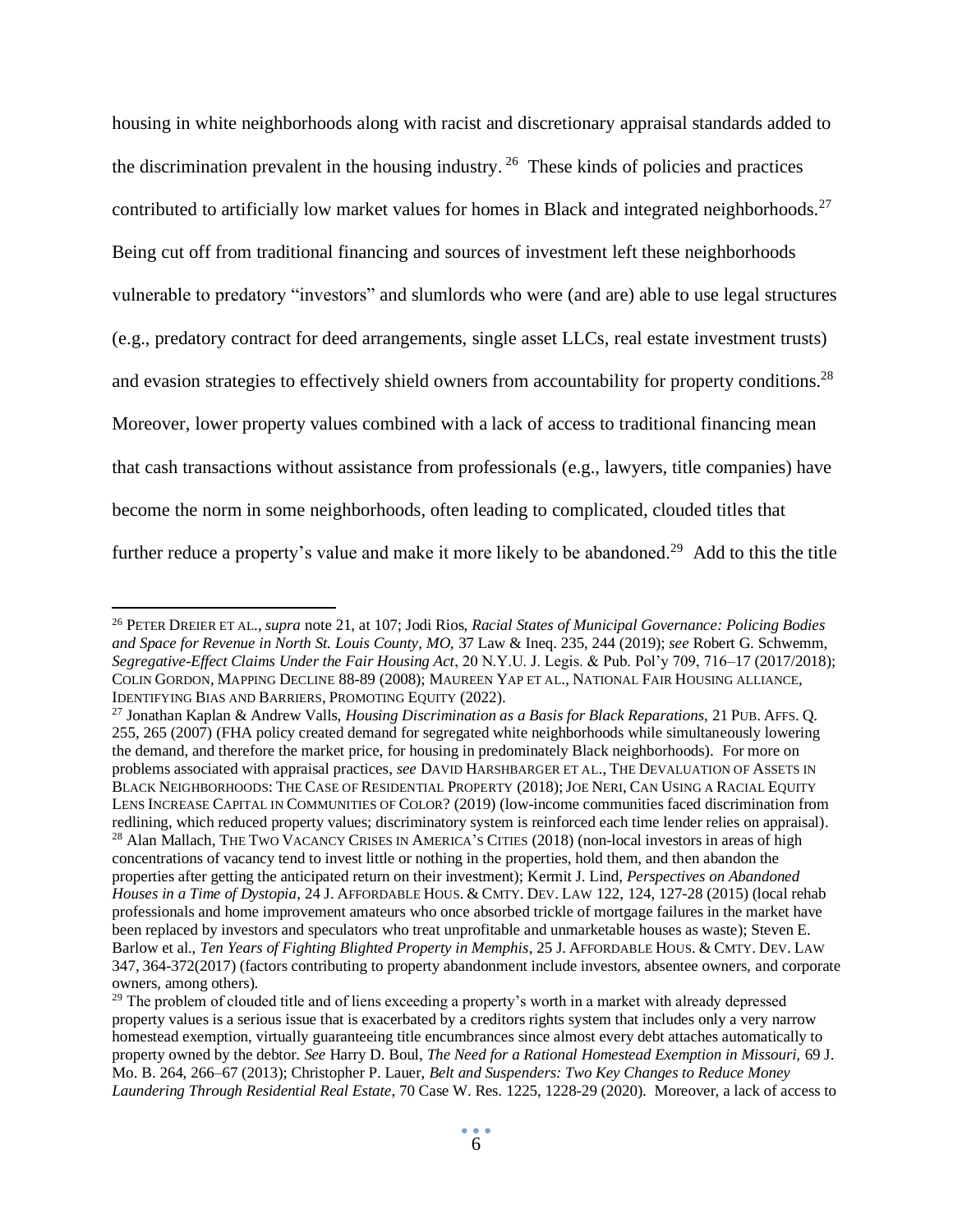insurance industry's perceived risk aversion to properties with foreclosure histories, <sup>30</sup> and the result is a system where reinvestment becomes hard and disinvestment the path of least resistance.

The political marginalization of segregated urban neighborhoods exacerbated the abandonment and disinvestment. For decades following World War II, segregated urban neighborhoods had little leverage to advance neighborhood-level concerns and received little attention from policymakers as city leaders (i.e., city hall and business elites) focused on redeveloping the central business core in an effort to "save" the city and its economy.<sup>31</sup> This singular focus on economic redevelopment left neighborhoods relegated to the political sidelines<sup>32</sup> and tended to ignore issues of racial and economic equity.<sup>33</sup> Moreover, as the dominant voices on planning and redevelopment bodies, business elites often had little regard for lower income residents or the ways in which redevelopment policies affected them.<sup>34</sup> While demographic changes, civil disorder, and Black political mobilization did affect this dynamic at the margins, the urban playing field tilted heavily in favor of economic development and elite

simple estate planning tools (e.g., beneficiary deeds) for homeowners in these neighborhoods results in fractured titles as title passes by operation of law, with the fracturing becoming worse with each passing generation. *See*  Barlow et al, *supra* note 28, at 368. The subprime crisis compounded the problems. *See* MALLACH, VACANT AND PROBLEM PROPERTIES, *supra* note 2, at xix. *See also* Heather K. Way, *Informal Homeownership in the United States and the Law*, 29 ST. LOUIS PUB. L. REV. 113, 116 (2009) (vulnerability of low-income buyers). <sup>30</sup> *See* Grant S. Nelson & Dale A. Whitman, *Reforming Foreclosure: The Uniform Nonjudicial Foreclosure Act*, 53 Duke L.J. 1399, 1433 (2004).

<sup>31</sup> STONE & STOKER, *supra* note 6, at 6, 11.

<sup>&</sup>lt;sup>32</sup> *Id.* at 6 (scholarly research has consistently confirmed marginal political status of neighborhoods during this time period) and 11 (neighborhood-level concerns paled in comparison to economic redevelopment efforts that were accorded privileged position).

<sup>33</sup> PETER DREIER ET AL., *supra* note 21, at 157.

<sup>34</sup> STONE & STOKER, *supra* note 6, at 9 (alliance of city hall and business leadership possessed strong capacity to act but were not inclined to probe conditions beyond need to rebuild city economy and had limited knowledge and few concerns about how actions could have spillover effects). For example, between 1956 and 1972, urban renewal and highway construction displaced an estimated 3.8 million people in the US (many of them nonwhite), pushing people from their homes and businesses, destroying social ties and disbursing residents without sufficient compensation for their losses. *See* PETER DREIER ET AL., *supra* note 21, at 119; Sonya Bekoff Molho & Gideon Kanner, *Urban Renewal: Laissez-Faire for the Poor, Welfare for the Rich*, 8 PAC. L. J. 627, 628 (1977).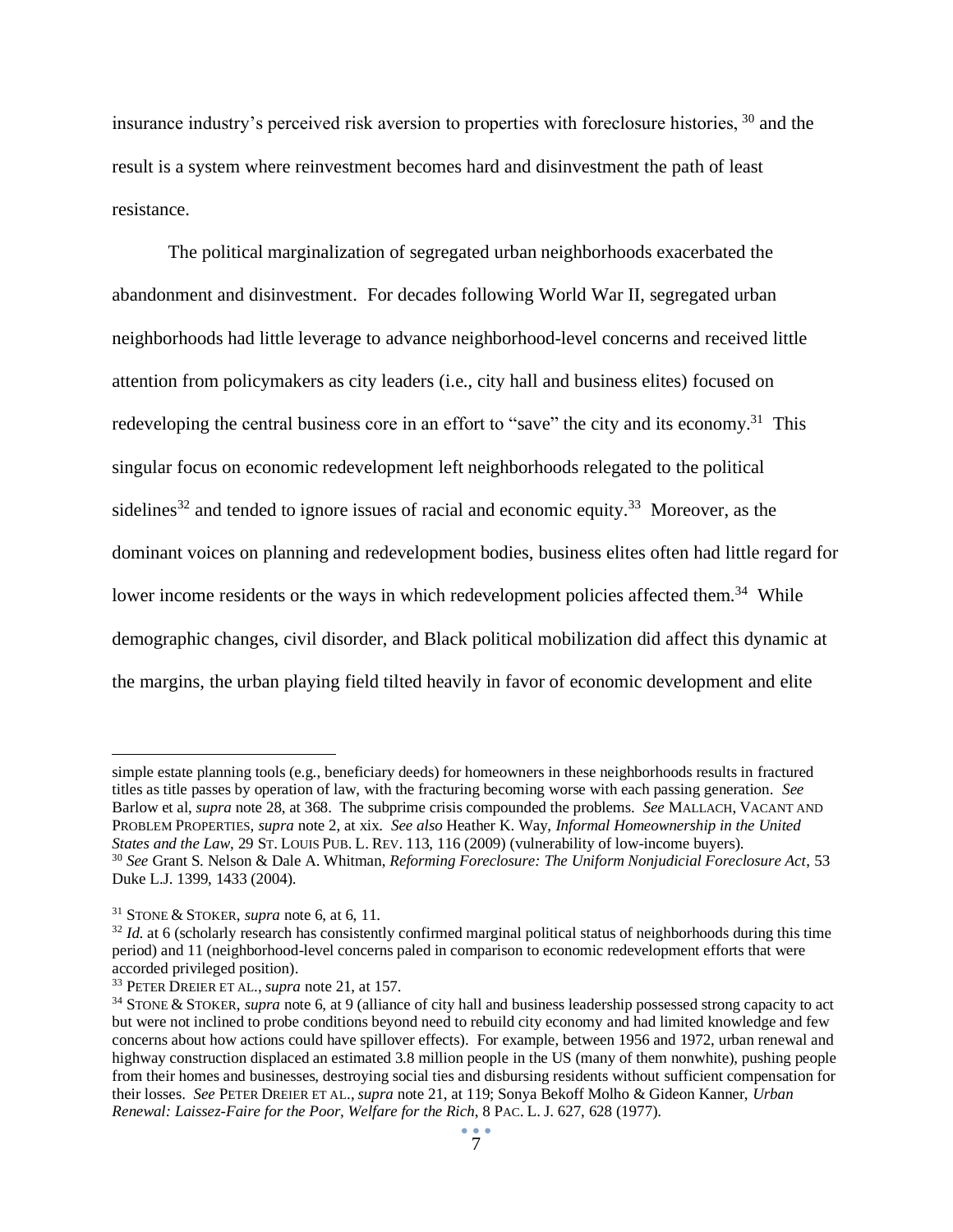business interests at the expense of nonaffluent residents for decades.<sup>35</sup> While neighborhoods have experienced modest gains as the subject of policy attention in more recent decades, that attention remains very uneven.<sup>36</sup>

This history has left vacant and abandoned properties in its wake and has severely eroded trust in local government by many of the very citizens such local governments should serve. St. Louis is not alone, of course. Shaped by their own local themes and flavor, versions of the racist-roots story are present in urban areas all over the country.<sup>37</sup> The patterns of segregation and disinvestment in St. Louis and in other urban areas not only affect where people live today and who their neighbors are, but also are foundational to the unequal distribution of opportunity that defines much of the US experience<sup>38</sup> and speak to who bears the disproportionate burden of vacancy and abandonment. A problem as multi-disciplinary and large-scale as vacancy is beyond the ability of a single institution or sector to address. Local governments have a variety of tools to address the problem (e.g., code enforcement, tax and special lien foreclosure, demolition, and land banking<sup>39</sup>), but these tools alone have failed to solve the problem. Neighborhood residents can organize to collectively advocate (and sometimes litigate $40$ ) against problem property owners and work to attract new resources and reinvestment to their

<sup>35</sup> STONE & STOKER, *supra* note 6, at 13.

<sup>36</sup> ID. at 22.

<sup>&</sup>lt;sup>37</sup> See supra notes 1-3; Alan Berube, Small and Midsized Legacy Communities: Trends, Assets, and Principles for Action, 20 (Nov. 2019) (noting long-standing patterns of segregation in legacy communities driven, in part, by public policy); Werner Troesken & Randall Walsh, *Collective Action, White Flight, and the Origins of Racial Zoning Laws*, 35 J. L. ECON. & ORG. 289, 294 (2019) (examining segregation trends in 27 cities that passed segregation ordinances between 1910 and 1917).

<sup>38</sup> Anika Singh Lemar, *Building Bridges and Breaking Down Walls: Taking Integration Seriously in CED Practice*, 28 J. AFFORDABLE HOUS. & CMTY. DEV. L. 207, 210 (2019) (residential segregation made it possible to allocate resources such as transportation networks, parks, libraries, quality schools, and employment opportunities to white neighborhoods and not to other neighborhoods; racial segregation facilitates unequal distribution of opportunity infrastructure); Kaplan & Valls, *supra* note 27, at 265-66 (segregation lead to differences in access to high quality educational opportunities, local financial institutions, health care resources, and other tangible neighborhood assets). <sup>39</sup> VACANT AND PROBLEM PROPERTIES, at 172.

<sup>40</sup> *See infra* note 103.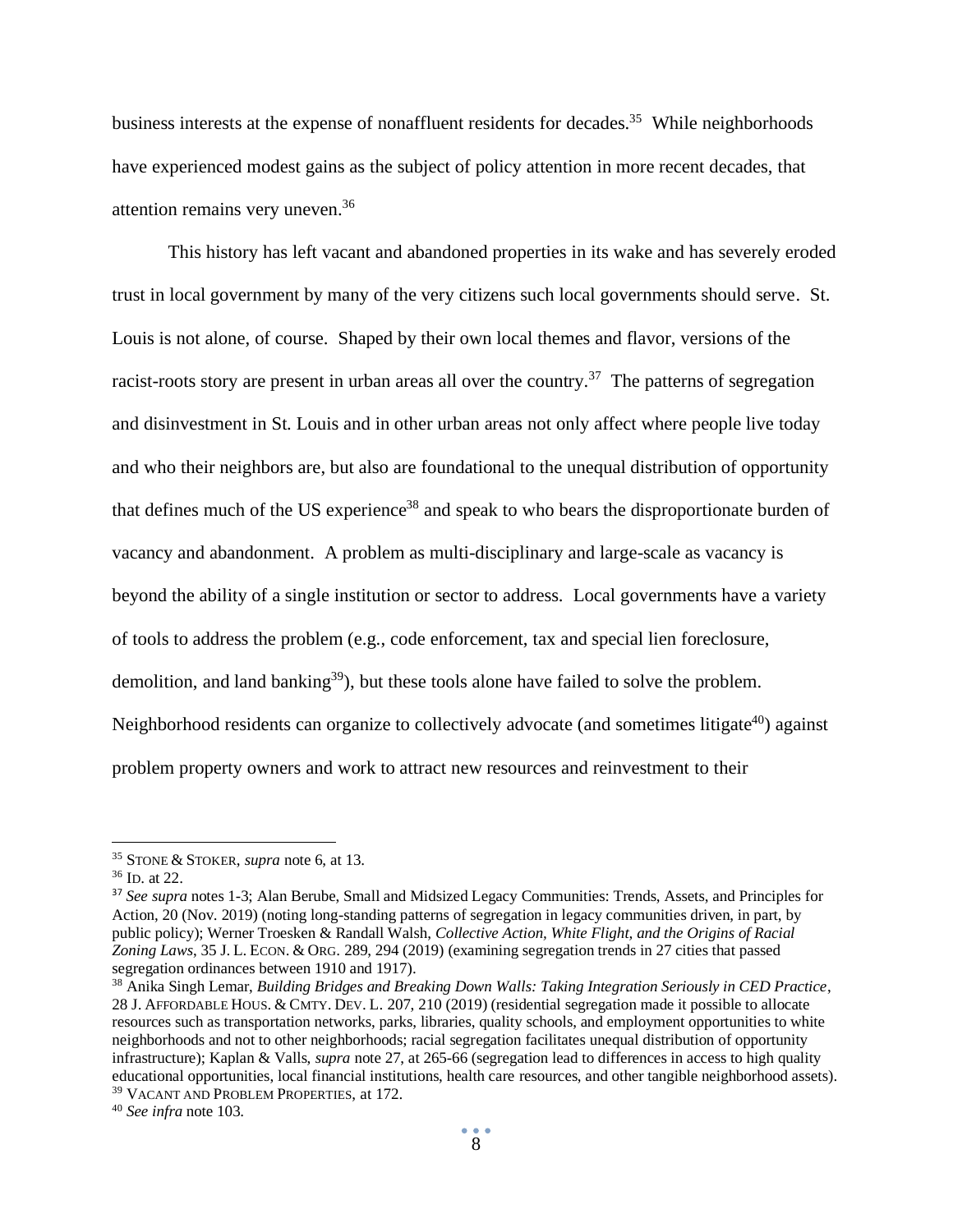neighborhoods from philanthropy, institutions, and developers. However, those strategies in isolation have not reversed the tide either. A coordinated effort among local government, neighborhood residents, and other stakeholders is required.<sup>41</sup> In other words, coordination and cooperation are not optional components of effective vacancy solutions. Rather, they are foundational to everything else.<sup>42</sup> Racism's effects are barriers to the trust and shared vision foundational to the kind of coordination and cooperation needed for effective solutions.

#### **II. Creating Conditions for Increased Trust and Shared Vision**

The kind of coordinated and cooperative work necessary for effective solutions requires two foundational elements: trust and shared vision. In its role as a stakeholder, local government brings essential tools to the abandonment challenge. Importantly, however, it is not just a stakeholder. Because it also sets the "rules of the game"<sup>43</sup> governing local community development law and policy, it can set rules that acknowledge the racist roots of disinvestment and abandonment and create conditions for the racial healing needed to produce more trust and shared vision among stakeholders. In this way, rule-setting by local government is a mechanism

 $42$  In recognition of this reality, a multi-year effort to bring law and policy solutions to bear on the vacancy challenge in St. Louis has grown into what has come to be known as the St. Louis Vacancy Collaborative, a coalition of partners committed to the reduction of vacant property as a top priority in St. Louis. The Collaborative is a coalition of community representatives, private and non-profit stakeholders, and local government agencies. The Collaborative coordinates existing vacancy efforts under one umbrella and encourages the public and private sectors to work together toward solutions in a comprehensive and coordinated way. [https://www.stlvacancy.com/](https://www.stlvacancy.com/l)

<sup>41</sup> JOE SCHILLING & KERMIT LIND, STRATEGIC CODE ENFORCEMENT: A NEW MODEL FOR RECLAIMING VACANT PROPERTIES AND STABILIZING NEIGHBORHOODS 9 (2018) (emphasizing that an effective approach coordinates programs, policies, and cases among city departments and agencies and that those departments and agencies routinely collaborate with neighborhood associations, CDCs, and other nonprofits and community-based organizations); Barlow et al, supra note 28 at 380-84 (emphasizing that multisector partnerships are critical and explaining that vacancy progress in Memphis came "only as a result of a core cross-sector team that sincerely agreed on a path forward to address the longstanding problem of blighted property in [the] city, that trusted each other to be working toward the same commonly beneficial goals, and that stayed in regular communication with each other in formal and informal ways"); Lind, *supra* note 28, at 130 (most effective response is sustained collaboration between civic groups and public managers at the local community level).

<sup>43</sup> *See* PETER DREIER ET AL., *supra* note 21, at 175 (using the phrase in the context of arguing state and federal law and policy make regional initiatives limited and difficult to sustain). Thanks to Professor Todd Swanstrom for helping me see the utility of this concept for this Article.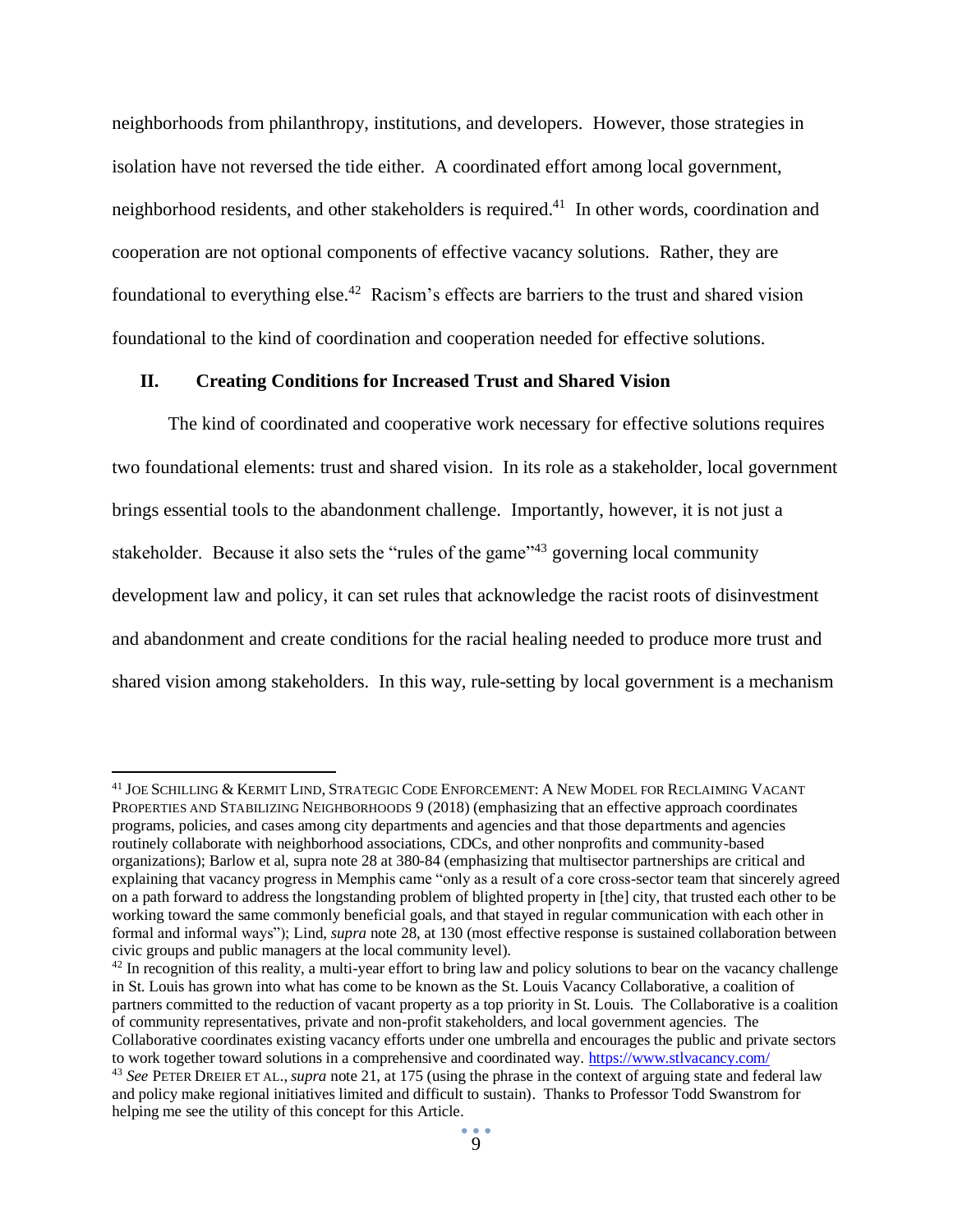to create conditions where trust and shared vision become more likely.<sup>44</sup> Using restorative justice and remembrance principles as a guide, local government should add a "truth" element to existing development and demolition processes to acknowledge abandonment's racist roots and make its historical context more publicly known. A public disclosure of this kind sets the stage for the racial healing that is a prerequisite to more trust and shared vision.

#### **A. Foundational Restorative Justice and Remembrance Principles**

Scholars, political actors, activists, and others have called for reckoning with historical

racial injustice.<sup>45</sup> These calls encompass a range of ideas that can be roughly summarized as (1)

truth and acknowledgment of harms, and (2) some kind of reparative action or amends

(collectively referred to here as "Reparations").<sup>46</sup> As many of these calls for action recognize,

<sup>&</sup>lt;sup>44</sup> Notably, without shared vision and power, fear and distrust are likely to be the logical responses to any proposed development or demolition decisions. When residents lack power, distrust becomes the dominant narrative. Alan Mallach relates the following story:

My friend Paul Brophy, one of the wisest thinkers about [gentrification] issues I know, taught a graduate seminar at Washington University in St. Louis a few years ago and told me a story that captures this better than anything else I can think of. A young African American student in the class was clearly unhappy with much of his presentation; finally, he made his point directly. "Listen, professor," he said. "When you talk about gentrification, you talk about numbers, about

incomes and house prices and such. When *we* talk about gentrification, it's about powerlessness." ALAN MALLACH, THE DIVIDED CITY: POVERTY AND PROSPERITY IN URBAN AMERICA 120 (2018) <sup>45</sup> These injustices largely focus on slavery, housing discrimination, and employment discrimination. *See, e.g.*, Brian G. Gilmore and Hannah D. Adams, *The Case for a Reparations Clinic: A Proposal for Investigation, Documentation, and Remediation of Historic Housing Discrimination Through the Law School Clinic Model*, 2018 MICH. ST. L. REV. 1309 (2018) (Jim Crow era injustices and slavery); Kaplan & Valls, *supra* note 27, at 255 (housing discrimination); Brian Gilmore, *Home is Where the Hatred Is: A Proposal for Federal Housing Administration Truth and Reconciliation Commission*, 10 U. MD. L.J. RACE, RELIGION, GENDER & CLASS 249 (2010) (discriminatory housing policies).

<sup>46</sup> *See, e.g.*, Eric A. Posner and Adrian Vermeule, *Reparations for Slavery and Other Historical Injustices*, 103 COLUM. L. REV. 689 (2003) (defining reparations narrowly); Alfred Brophy, *Reconsidering Reparations*, 81 IND. L. J. 811 (2006) (defining reparations broadly); Association of American Colleges and Universities, Planning the Transformation, Truth, Racial Healing & Transformation, Fall 2016 (v102, n4) (any US model should emphasize transformation rather than reconciliation); HOWARD ZEHR, CHANGING LENSES: A NEW FOCUS FOR CRIME AND JUSTICE 274 (2005) (transformative justice more appropriate than restorative justice because what is needed is an effort to go forward to a new reality and not back to something that existed before); Martin Luther King, Jr*., Facing the Challenge of a New Age, in* I HAVE A DREAM: WRITINGS AND SPEECHES THAT CHANGED THE WORLD 14, 22 (1963) (using the term redemption); ROY BROOKS, ATONEMENT AND FORGIVENESS: A NEW MODEL FOR BLACK REPARATIONS 142 (2004) (using the term atonement and defining it to include apology and restitution); RANDALL ROBINSON, THE DEBT: WHAT AMERICA OWES TO BLACKS (2000); CARNEGIE COUNCIL FOR ETHICS IN INTERNATIONAL AFFAIRS, EXAMINING THE POTENTIAL FOR AN AMERICAN TRUTH AND RECONCILIATION COMMISSION (February 2015); DONALD SHRIVER, HONEST PATRIOTS: LOVING A COUNTRY ENOUGH TO REMEMBER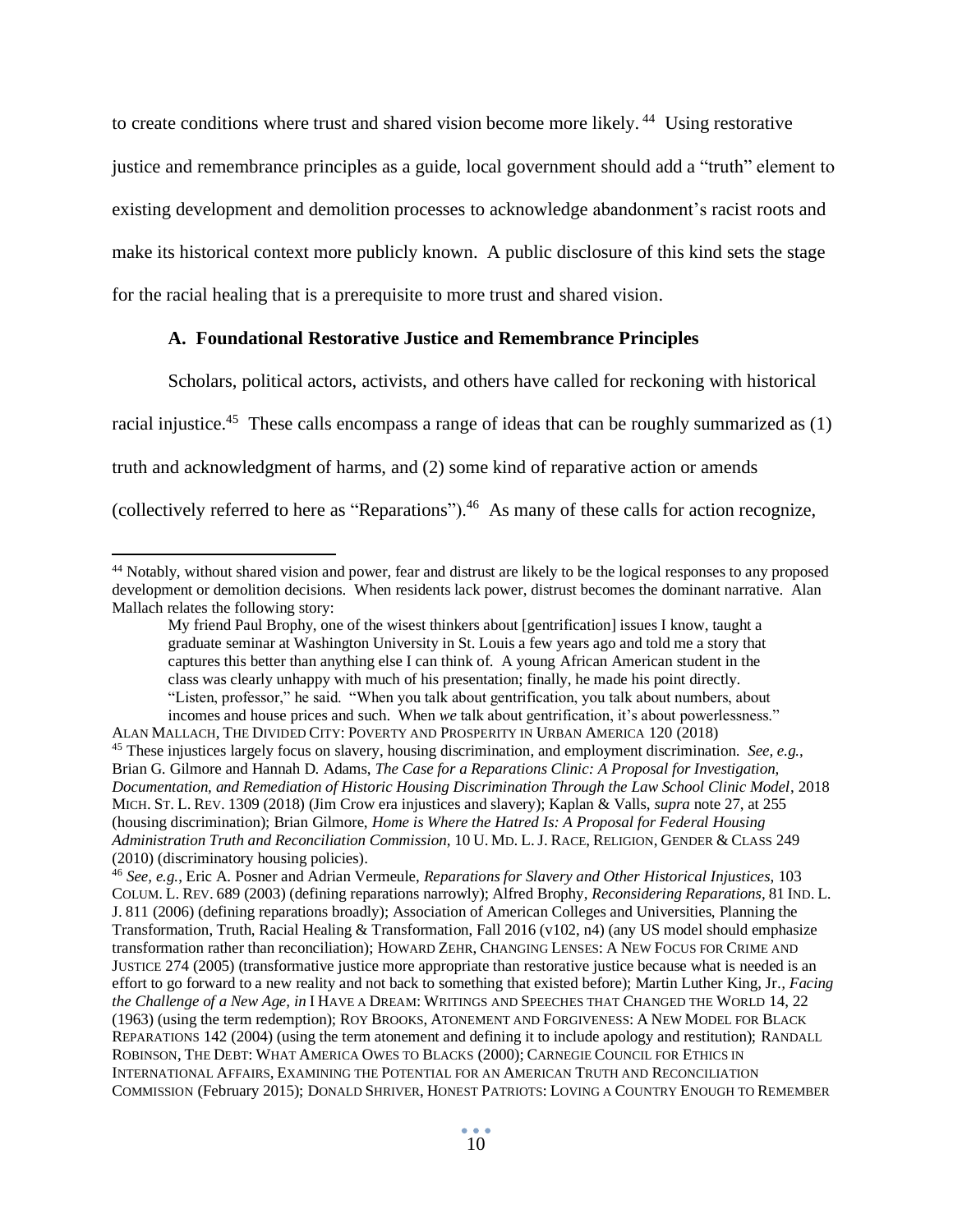the current status quo of distrust and open racial wounds is not cost-free.<sup>47</sup> The concept of Reparations is built on restorative justice, which is centered in the idea that those with a stake in an offense engage in a collective effort to put things as right as possible.<sup>48</sup> It is generally recognized as having three core concepts:  $(1)$  focus on the harms done<sup>49</sup> to those who have been victimized, to those who caused the harm (whether individuals or systems),  $50$  and to the community (and repair relationships to the degree possible);<sup>51</sup> (2) harms result in obligations, and so accountability and responsibility are essential;<sup>52</sup> and (3) because connection and engagement are foundational to healing, everyone impacted by the harm has a role to play in deciding what justice and healing require.<sup>53</sup> It is designed to acknowledge past harms,<sup>54</sup> understand its present impacts,<sup>55</sup> and engage stakeholders in creative problem-solving and making amends.<sup>56</sup> It views

(cataloging numerous Reparations efforts and resources); City of Providence, Mayor Jorge Elorza Announces Truth-Telling, Reconciliation and Municipal Reparations Process (2020); Joel Burgess, *In historic move, North Carolina city approves reparations for Black residents*, USA Today (July 15, 2020) (Asheville, NC); Greensboro Truth and Reconciliation Commission [hereinafter Greensboro TRC[\] https://greensborotrc.org](https://greensborotrc.org/) (last visited Jan. 25, 2022); City of Long Beach, Racial Equity and Reconciliation Initiative: Initial Report (2020); Valerie Vande Panne, *What Truth and Reconciliation Looks Like in Practice*, Next City (Nov 2, 2020) (Boston, Philadelphia, San Francisco, Asheville, and Maine); Maryland Lynching Truth and Reconciliation Commission

ITS MISDEEDS (2008); CENTER FOR JUSTICE AND PEACEBUILDING, EASTERN MENNONITE UNIVERSITY,

TRANSFORMING HISTORICAL HARMS (2019). The Reparations that have occurred in the US to date have occurred at the state and local levels. *See, e.g.*, Racial Equity Tools

<https://www.racialequitytools.org/resources/act/strategies/racial-reconciliation> (last visited Jan. 25, 2022)

[https://msa.maryland.gov/lynching-truth-reconciliation](https://msa.maryland.gov/lynching-truth-reconciliation/index.htl) (last visited Jan. 25, 2022); 1921 Tulsa Race Massacre Centennial Commission [https://www.tulsa2021.org](https://www.tulsa2021.org/) (last visited Jan. 25, 2022).

<sup>47</sup> Gilmore, *supra* note 45, at 278 (to not address the problem means we "accept an unequal society well into the future with all the difficulties such an unequal society imposes upon us all"); IMAMU AMIRI BARAKA, THE ESSENCE OF REPARATION: AFRO-AMERICAN SELF-DETERMINATION & REVOLUTIONARY DEMOCRATIC STRUGGLE IN THE UNITED STATES OF AMERICA 21 (2003).

<sup>48</sup> HOWARD ZEHR, THE LITTLE BOOK OF RESTORATIVE JUSTICE 37 (2002).

<sup>49</sup> These harms may be historic ones that have continued to be perpetuated across generations. *See* THOMAS N. DEWOLFE & JODIE GEDDES, THE LITTLE BOOK OF RACIAL HEALING 20 (2019).

<sup>50</sup> *Id.* at 17-18.

<sup>51</sup> *Id.* at 17.

<sup>52</sup> *Id*.

<sup>53</sup> *Id*.

<sup>&</sup>lt;sup>54</sup> An understanding of past harms and their present impact emerges through research, acknowledgment, and the sharing of personal, community, and national histories of race. *See id.* at 21.

<sup>55</sup> Brophy, *supra* note 46, at 835.

<sup>56</sup> Michael F. Blevins, *Restorative Justice, Slavery, and the American Soul: A Policy-oriented Intercultural Human Rights Approach to the Question of Reparations*, 31 T. MARSHALL L. REV. 253, 291-92 (2006).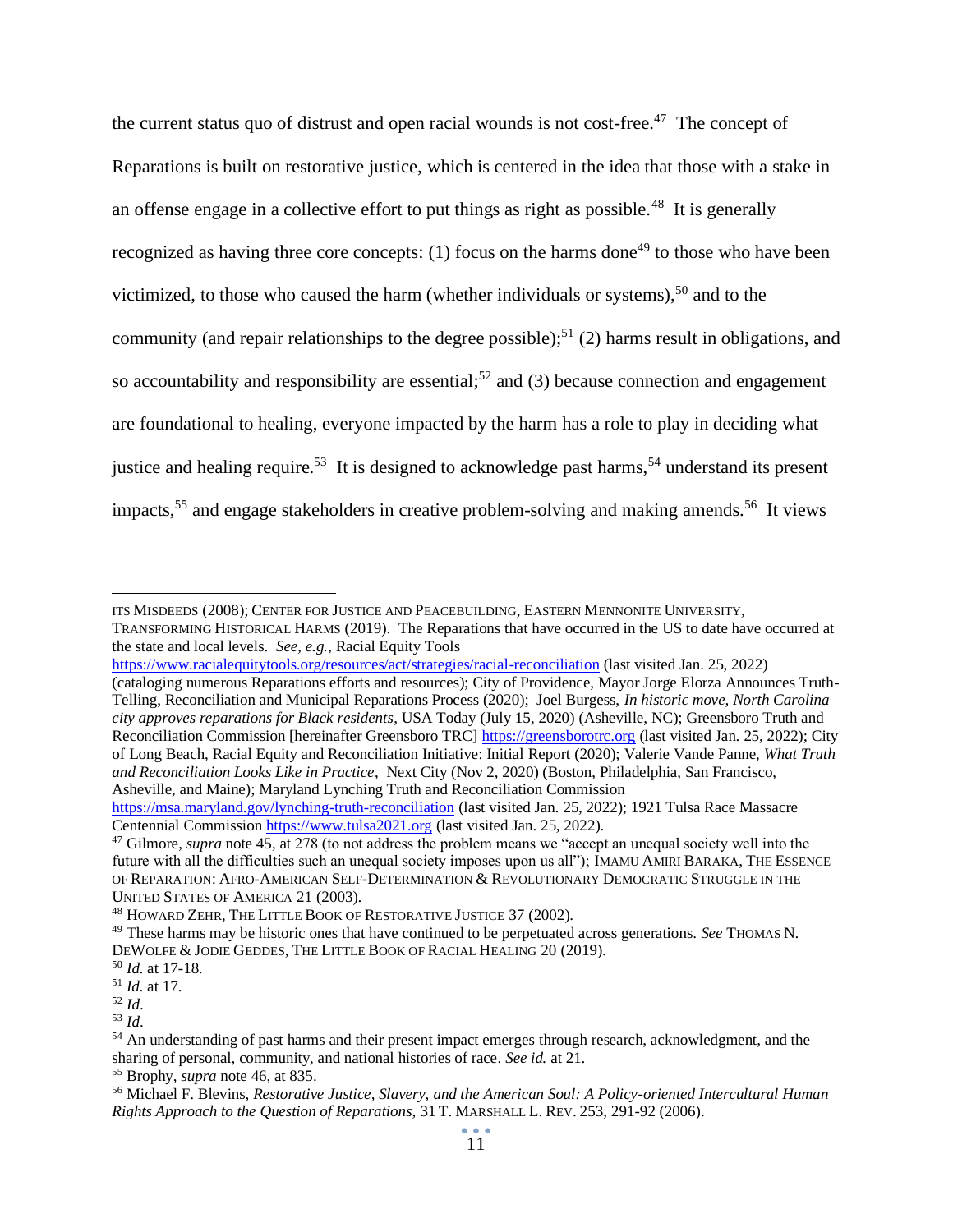confronting and reckoning with the past as foundational to a transition from the resentment and tensions associated with that past.<sup>57</sup> Perhaps the most powerful aspect of Reparations in the context of the disinvestment and abandonment that define many legacy cities is its potential to create space for dialogue, provide opportunity for more shared understanding, and move public sentiment. That is, it can engender new forms of community-building<sup>58</sup> and localized solutions that disrupt the status quo.<sup>59</sup> As a communicative act,<sup>60</sup> Reparations can help participants talk to each other rather than past each other,<sup>61</sup> create a fuller picture of the harm in context,<sup>62</sup> build a foundation for more productive working relationships, <sup>63</sup> and reveal the injustice that otherwise tends to remain hidden in a way that brings a greater sense of urgency.<sup>64</sup> Importantly,

<sup>57</sup> *What is Truth and Reconciliation*, GREENSBORO TRC [https://greensborotrc.org/truth\\_reconciliation.php](https://greensborotrc.org/truth_reconciliation.php) (last accessed Jan. 25, 2022); Joshua Inwood, *The Politics of Being Sorry*, 13 SOC. & CULTURAL GEOGRAPHY 607, 14 (2012) (while retributive justice focuses on narrow definitions of guilt and innocence that apply to specific acts and the agency of those involved, restorative justice broadens the scale of injustice to include social, political, and economic conditions that are implicated in continuing racism and inequalities); RACE FORWARD, BUILDING THE WE: HEALING-INFORMED GOVERNING FOR RACIAL EQUITY IN SALINAS 33 (2016) (communities of color, who often hold historical trauma from decades of racially unjust government policies, need to have that truth recognized to move forward together); ERIC YAMAMOTO, INTERRACIAL JUSTICE: CONFLICT AND RECONCILIATION IN POST–CIVIL RIGHTS AMERICA Chapter 2 (emphasizing the need to "face[] ourselves and one another"); SHRIVER, *supra* note 46, at 260 (two ways to go after harm: retreat into memory and nourish mutual hostility with plans for reprisal or search together for new ways of living together that do not repeat the past).

<sup>58</sup> Thalia Gonzalez, *Reorienting Restorative Justice: Initiating a new Dialogue of Rights Consciousness, Community Empowerment and Politicization*, 16 CARDOZO J. CONFLICT RESOL. 457, 473 (2015).

<sup>59</sup> *Id.* at 468 (restorative justice challenges power); 474-75 (describing restorative justice initiative in South Africa that de-emphasized specific outcomes and focused on empowering people to understand their own capacity to seek a solution); 461-62 (restorative justice brings the "potential to reorient, restore, and redefine power" and can create structures and networks essential to larger mobilization by exposing marginalized people to the strength of collective power to find new reality).

<sup>60</sup> *Id.* at 460. *See also* Patryk Labuda, *Racial Reconciliation in Mississippi: An Evaluation of the Proposal to Establish a Truth and Reconciliation Commission*, 27 HARV.J. RACIAL & ETHNIC JUST. 1, 42 (knowledge itself is a form of restorative justice).

<sup>61</sup> Eric Miller, *Reconceiving Reparations*, 24 B. C. Third World L. J. 45, 52 ("too much of the discussion of race in America and elsewhere is characterized by the various participants shouting past, rather than talking to, each other"). <sup>62</sup> Gonzalez, *supra* note 58, at 464-65; Brophy, *supra* note 46, at 839 (reframe collective memory to more fully incorporate those who have been excluded and to have a history that is fair to them).

<sup>63</sup> YAMAMOTO, *supra* note 57, at 7-12. *See also* Tera Lynn McIntosh, Show and Tell: Using Restorative Practices and Asset Based Community Development to Address Issues of Safety and Violence (2012) (Ph.D. dissertation, Antioch University) (using restorative practices helps increase social fabric within a community to address safety and violence); Panne, *supra* note 46 (truth and reconciliation process essential because understanding and coming to terms with the history of removal of native children was foundational to a productive working relationship). <sup>64</sup> DEWOLFE & GEDDES, *supra* note 49, at 23; Regina Munch, *Worship of a False God: An Interview with Bryan Massingale*,JULY/AUGUST COMMONWEAL MAGAZINE (2020) (referencing Thomas Aquinas's view of anger as the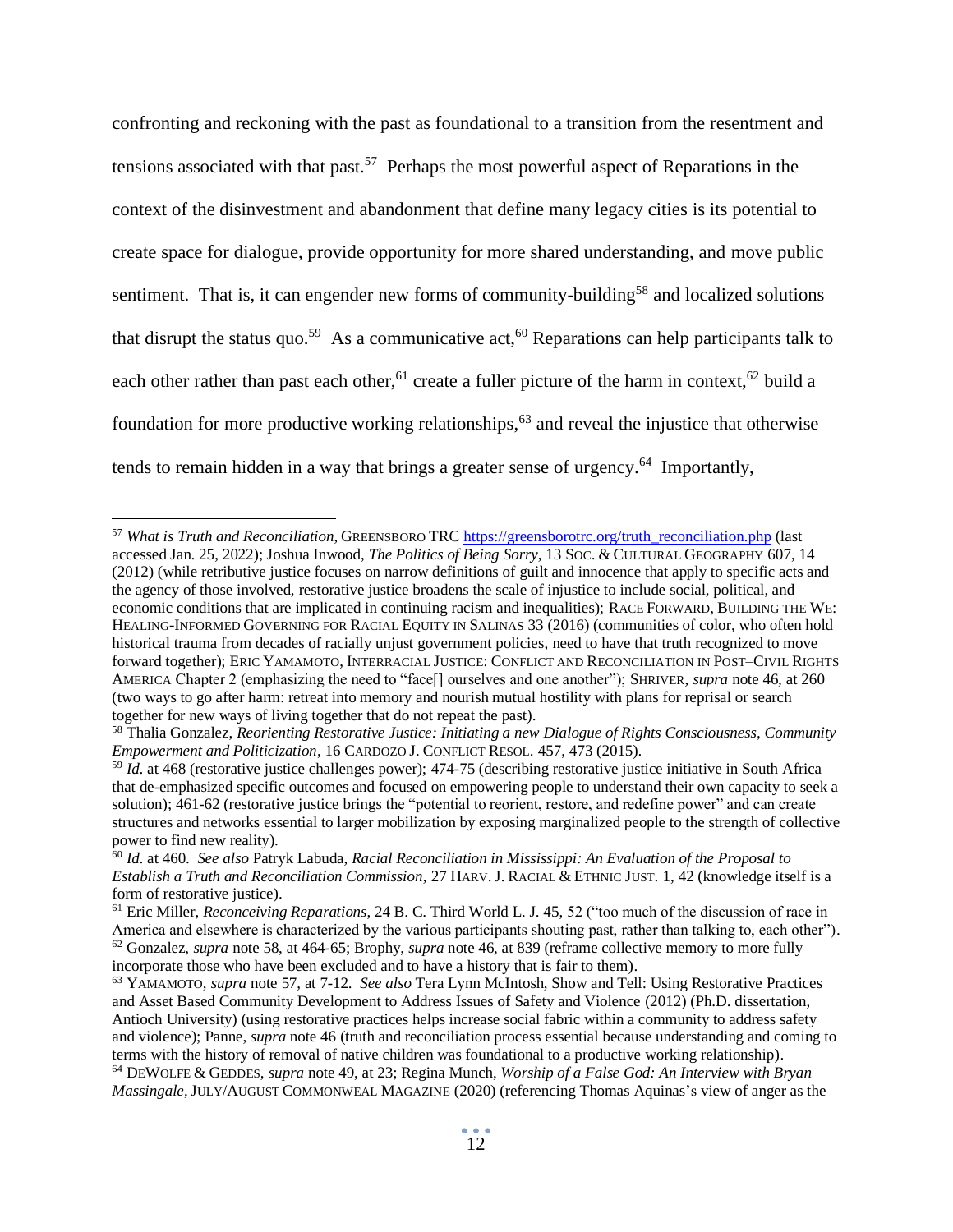Reparations may have the best chance of success when done publicly<sup>65</sup> and led by the local community. 66

The conceptually related ideas of "remembrance" and "enduring injustice" provide additional instructive principles. While traditional legal theory and practice encompass certain ideas about what justice requires (e.g., perpetrators should be punished and remorseful, victims ought to be made whole as far as it is possible),  $67$  historical injustice is a challenge in this paradigm because some or all of the perpetrators and original victims are dead.<sup>68</sup> Nevertheless, "memories of the injustice linger, and harmful effects are often visited on descendants of the victims."<sup>69</sup> Moreover, such injustices often "were made possible by the laws and practices of a society . . . [and] were endorsed by the attitudes and prejudices of many citizens," all of which raise questions about responsibility, harm, and duties.<sup>70</sup> A historical injustice is an "enduring" injustice" if it "has not been remedied[,] it continues today in some form, and it seems that

passion that moves the will to justice and commenting that lack of critical mass of white Americans who are angry about the situation allows status quo to continue). *See also* DESIGN IMPACT, PEOPLE'S HISTORY TOOL (2021) [https://d-impact.org/wp-content/uploads/2021/04/people\\_history\\_worksheet\\_d1.pdf](https://d-impact.org/wp-content/uploads/2021/04/people_history_worksheet_d1.pdf) (activity to create and explore timeline of historic laws that directly changed racial demographics of neighborhoods as basis for conversation about ways policies and practices reinforce racial inequality).

<sup>65</sup> *See, e.g.*, Gonzalez, *supra* note 58, at 468 (when experienced in a public way, restorative justice can function as a definitional drama that reintegrates aggrieved social groups into the community); Marshall Ganz, *Public Narrative, Collective Action, and Power*, *in* ACCOUNTABILITY THROUGH PUBLIC OPINION: FROM INERTIA TO PUBLIC ACTION 273-289 (eds. Sina Odugbemi & Taeku Lee, 2011) (through public narrative, participants can move to action by mobilizing, constructing new shared identities, and finding courage to act).

<sup>66</sup> *See* CARNEGIE COUNCIL, *supra* note 46 (single reconciliation process that encompasses entire US may be placing too much faith in top-down model; better to allow multiple reconciliation processes to occur tailored by local people); LISA MAGARRELL & BLAZ GUTIERRE FOR THE INTERNATIONAL CENTER FOR TRANSITIONAL JUSTICE, LESSONS IN TRUTH-SEEKING: INTERNATIONAL EXPERIENCES INFORMING UNITED STATES INITIATIVES 26 (2006) (skepticism about state-sponsored efforts, particularly in places like the US); TRUTH, RACIAL HEALING  $\&$ TRANSFORMATION, *Design Team Recommendations*, W.K. KELLOGG FOUNDATION 39 (2016) (community members need to decide themselves what they will be doing and how to best do it given local politics and circumstances and history); *but see* MAGARRELL & GUTIERRE, *supra*, at 27-28 (2006) (cautioning that local community can be repressive, discriminatory, and divisive).

 $^{67}$  HISTORICAL JUSTICE AND MEMORY 10 (Klaus Neumann & Janna Thompson eds., 2015). <sup>68</sup> *Id.*

<sup>69</sup> *Id*.; *see also* JEFF SPINNER-HALEV, ENDURING INJUSTICE 56-57 (2012).

<sup>70</sup> HISTORICAL JUSTICE AND MEMORY, *supra* note 67, at 11.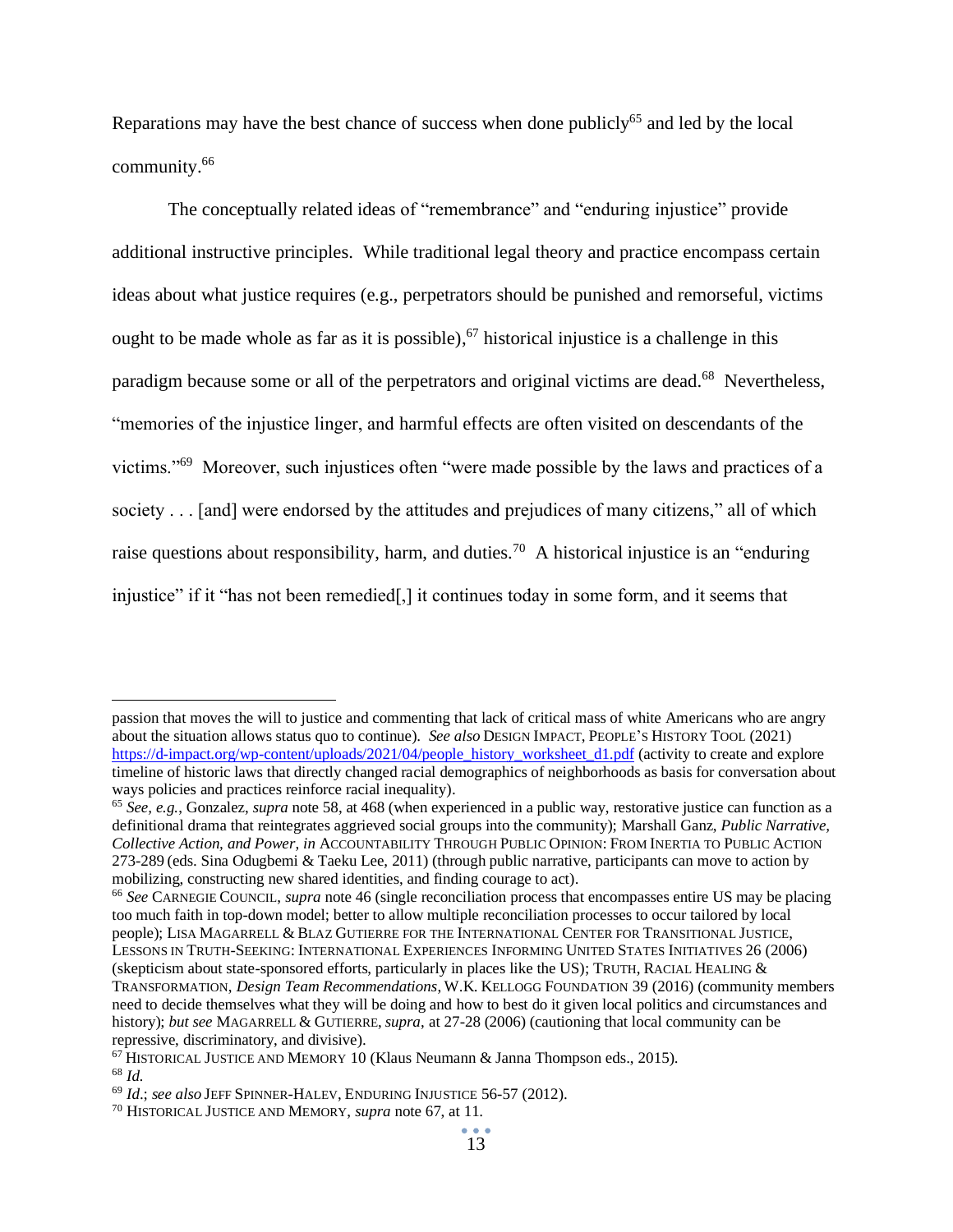without a change in policies, it will continue into the future."<sup>71</sup> Remembrance both makes possible the duty owed to those harmed and can be an end in itself as a form of restorative justice.<sup>72</sup> The former is a practical point—without the memory of the historical injustice, the obligations arising out of that injustice would be forgotten and reparative action never accomplished or perhaps even attempted.<sup>73</sup> The latter provides a path to harm mitigation and the prevention of a recurrence of the injustice.<sup>74</sup>

Thus, while past injustices of discriminatory housing policies and community development practices may have dissipated from the larger public's collective memory, historical injustices often remain in the memory of the people and communities affected by them.<sup>75</sup> Although the harms to these communities are visible (i.e., abandoned properties and disinvested physical spaces), less visible is the "effect of a group's history on identity and individual development" that likely "play[s] a role in how present members understand themselves and their place in the world."<sup>76</sup> The pattern of injustice often leads to a problem of trust, making it less likely that these communities trust local government and related institutions.<sup>77</sup> Moreover, the ability of these communities to utilize the resources offered by local government is "often

<sup>71</sup> SPINNER-HALEV, *supra* note 69, at 64.

<sup>72</sup> Jeffrey Blustein, *How the Past Matters: On the Foundations of an Ethics of Remembrance*, *in* HISTORICAL JUSTICE AND MEMORY 76-77 (2015). *See also* HISTORICAL JUSTICE AND MEMORY, *supra* note 68, at 15 ("truth telling can itself be a form of reparation… injustices… damage moral relationships in a community by undermining trust and by destroying normative expectations and hopefulness in relations with others").

<sup>73</sup> Blustein, *supra* note 72, at 77.

<sup>74</sup> *Id.* at 79.

<sup>75</sup> HISTORICAL JUSTICE AND MEMORY, *supra* note 67, at 6 ("In movements for historical justice, memory plays a key role. Even in cases where injustices have vanished from public memory . . . memories of injustice often continue to fester among victims and their families and then resurface in the public realm.").

<sup>76</sup> Janna Thompson, *Reparative Claims and Theories of Justice*, *in* HISTORICAL JUSTICE AND MEMORY 50 (2015). <sup>77</sup>*Id*. at 57. *See also* SPINNER-HALEV, *supra* note 69, at 75 (failure of state to effectively deal with discrimination and ensure equal treatment creates secondary issue that victimized group will mistrust government; groups mistrust government for what it has done in the past and because they have little reason to think present and future will be different and reasons for mistrust are passed down from one generation to the next); *see also id.*, at 12 (pattern of past and current injustice often leads to problem of trust).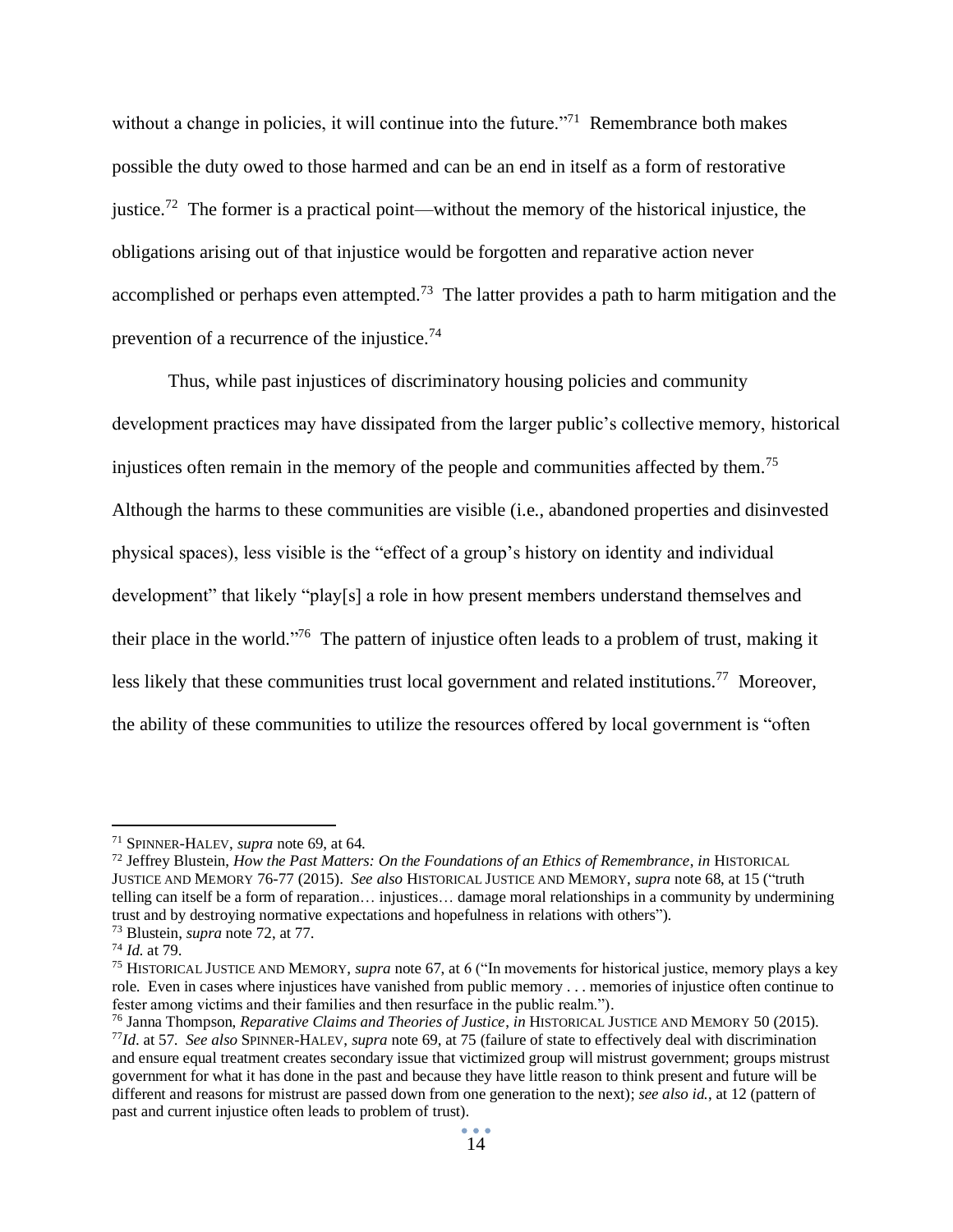undermined by  $\dots$  a history of reduced expectations and discouragement."<sup>78</sup> As a result, reparative actions alone will be inadequate without the corresponding truth and acknowledgement of these historical injustices.<sup>79</sup>

## **B. Using Development and Demolition Processes to Trigger Truth**

Restorative justice and remembrance principles help us understand that, while there is no way to undo the historical harm to individuals and the community resulting from the racist roots of disinvestment and abandonment, communities affected by those racist roots can still take meaningful steps toward racial healing.<sup>80</sup> Local development and demolition law, policy, and practice provide opportunities to develop processes traditionally concerned only with regulating physical space into ones that also trigger "truth." As part of the consideration of any development proposal or demolition request, a local government should provide a public

<sup>78</sup> *Thompson*, *supra* note 76, at 50.

<sup>79</sup> *See* SPINNER-HALEV, *supra* note 69, at 77 (lack of trust is obstacle to overcome when devising ways to end the enduring injustice; working to repair the wounded relationship is also often necessary); *id.* at 20 (acknowledgment should be the goal, and such acknowledgments should reveal complexities and note the difficulty of resolving the enduring injustice; some trade-offs and compromises will be needed to try to end the enduring injustice). <sup>80</sup> Two very different examples—one from Chicago and one from Mississippi—help to illustrate this point. First, as required by a Chicago ordinance requiring companies doing business with the city to disclose connections to slavery (one of several "slavery disclosure laws" enacted in the US starting in the early 2000s), J.P. Morgan Chase disclosed it had no connections to slavery. When challenged, a subsequent investigation (by historians hired by J.P. Morgan Chase) led to it apologizing for the actions of two of its predecessors that accepted thousands of enslaved people as collateral and took ownership of some of them when loans went into default. The bank also pledged \$5 million for college scholarships for Black students from Louisiana. J.P. Morgan Says Two Precursor Banks Held Slaves, Los Angeles Times,<https://www.latimes.com/archives/la-xpm-2005-jan-21-na-slavery21-story.html> (last accessed Jan. 30, 2022). The ordinance led to uncovering historical information that then led to action. For an analysis of slavery disclosure laws, *see* Jason Levy, *Slavery Disclosure Laws: For Financial Reparations or for Telling the Truth*, 2009 COLUM. BUS. L. REV. 468 (2009). Second, to make the history of racial terror lynchings in the US more visible, the Equal Justice Initiative (EJI) uses physical monuments at its National Memorial for Peace and Justice in Alabama to identify the more than 800 counties implicated in such lynchings. Part of the initiative includes inviting those same counties to erect local historical markers to build up a consciousness around the legacy of lynching. EQUAL JUSTICE INITIATIVE, <https://museumandmemorial.eji.org/memorial> (last visit Jan. 25, 2022). In the case of a local historical marker in Lafayette County, Mississippi, participants described how the process of placing the marker in a specific place in their specific community initiated dialogue and represented a first step toward healing. Cristina Carreon, *Lafayette County recognizes history of racial violence, lynching memorial marks first of seven***,** DAILY JOURNAL (2018). EJI's "disclosure" in the form of a monument invited Lafayette County to acknowledge past racial injustice as a step toward healing. *See also* SPINNER-HALEV, *supra* note 69, at 81 (justice does not mean people or communities take responsibility for the past but that political communities take responsibility for the present and future by working to undo current injustices).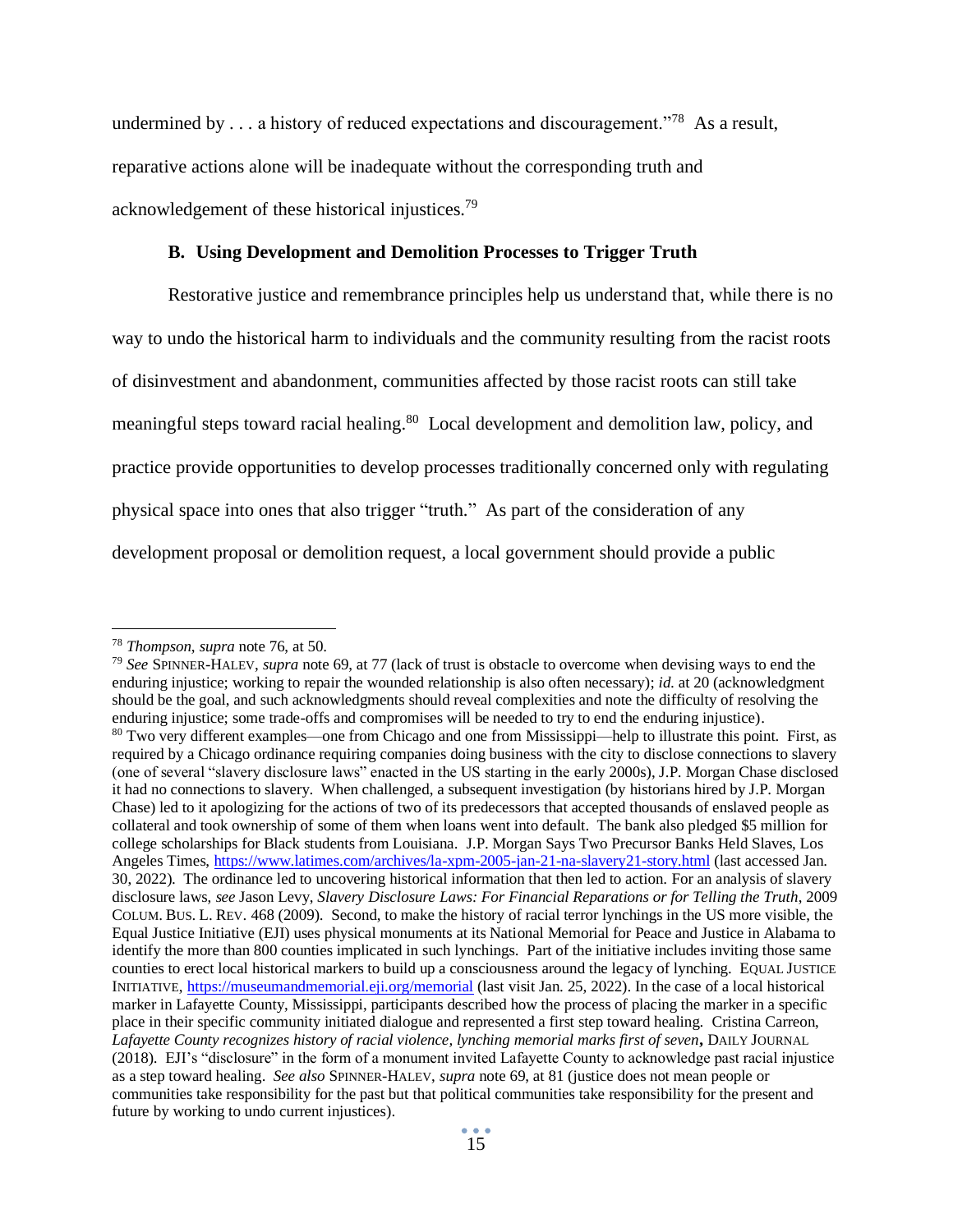disclosure aimed at giving basic information about the property's history. While the contents of the disclosure should be tailored to the local context, its basic elements could include (1) ownership history, (2) any racially restrictive covenants or zoning designations based on race associated with the property, (3) historical racial demographics of the neighborhood and region, (4) the lending and appraisal practices that have affected the property, and (5) a concise summary of (1)-(4) limited to no more than 800 words*.* The entire disclosure (including research methods and sources) should be displayed on a public website.<sup>81</sup> The concise summary should be displayed at the property itself, provided in any public notices associated with the development or demolition decision, and presented at any public meetings associated with the process.

This kind of public disclosure serves several purposes. The disclosure is itself a public form of truth and acknowledgment of the historical injustices that undergird current patterns of disinvestment and abandonment. It increases the likelihood that information previously known only to those who have reasons to know it or who have made learning and understanding it a priority becomes more widely known, disrupting the status quo.<sup>82</sup> Truth, dialogue, and a shared understanding create space for stakeholders to decide what to do with history and how to shape future actions in ways that address the past.<sup>83</sup> While the disclosure itself is "a reminder of the truth of the past and how it bears on the present," it is also "a challenge that calls us to act in

<sup>&</sup>lt;sup>81</sup> To increase the likelihood that future end-users of the property will also have more exposure to the information, the local government could also permanently link the disclosure to the assessor's tax records or enact an ordinance requiring that it be provided by a transferor each time the property's ownership changes hands.

<sup>82</sup> Without this kind of prompting, such truth is likely to continue to be easily ignored. *See, e.g.*, LISA MAGARRELL & BLAZ GUTIERRE *supra* note 66, at 2 (privileged, empowered members of a community generally comfortable with status quo and may have no interest in a truth-seeking effort).

<sup>83</sup> *See* Eric Miller, *supra* note 61, at 73 (community needs to explore what to do in the face of a history of discrimination and who bears responsibility for redeeming past and consequences of failing to address it); *About the Commission*, GREENSBORO TRC [https://greensborotrc.org/about\\_the\\_commission.php](https://greensborotrc.org/about_the_commission.php) (last accessed Jan. 25, 2022) (amplify multiple voices, perspectives and experiences of events and create depth of historical understanding within community based in contextual analysis and self-examination).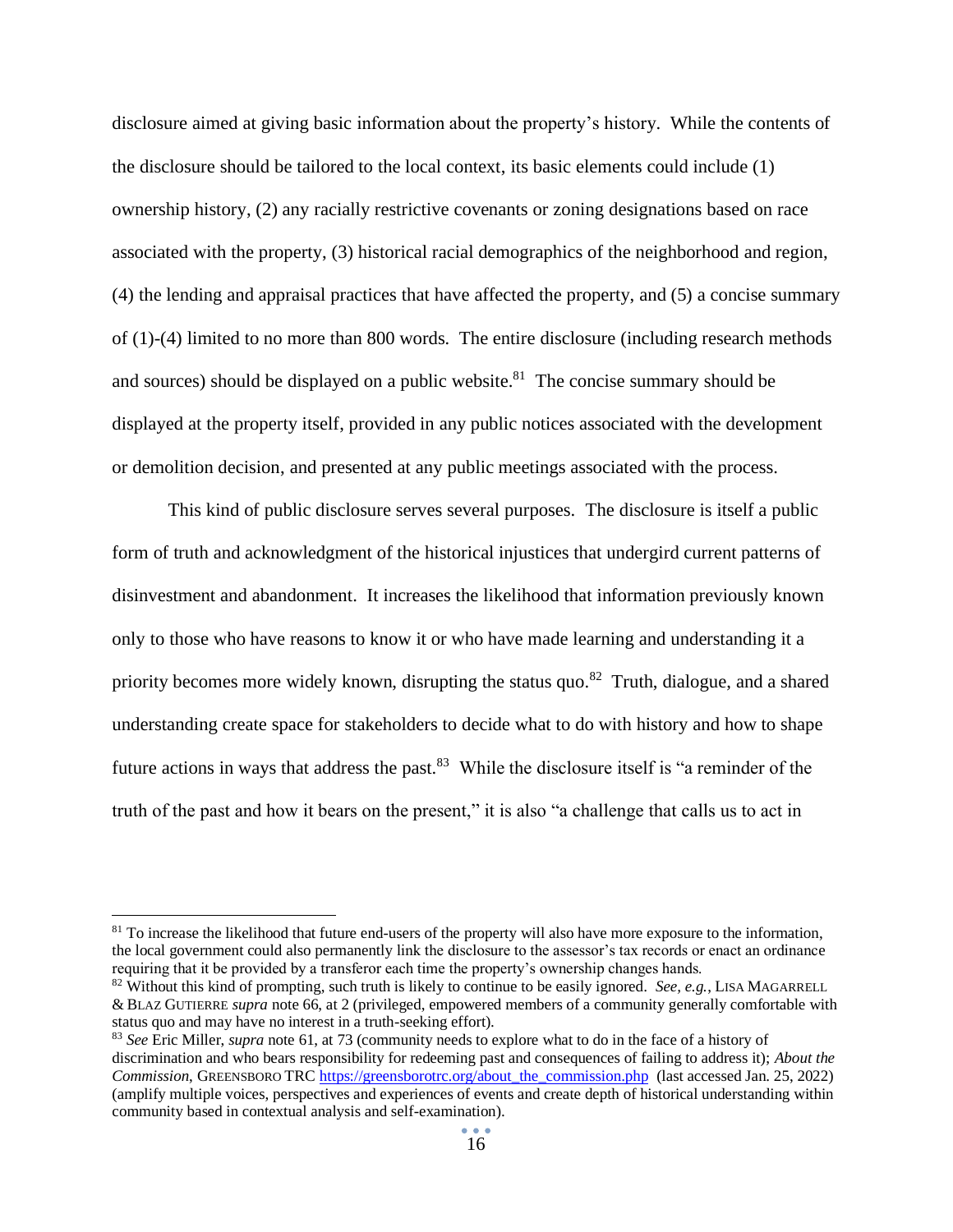recognition of that past and its legacy in our present life."<sup>84</sup> While the public disclosure recommended here represents only a first step in racial healing<sup>85</sup> and is narrowly tailored to deal only with disinvestment's most direct racist roots, it is a powerful and simple tool that can create conditions for dialogue<sup>86</sup> and action in response to new understanding. Moreover, it can help generate the public sentiment needed for increased local consciousness on racial division and inequity<sup>87</sup> and for the will to take seriously racism's threat to the stability and economic viability of neighborhoods.<sup>88</sup>

Further, making the information an explicit part of regular development processes invites conversation and negotiation that may itself prompt self-initiated reparative action. In other words, a public disclosure not only makes a property's historical context more visible and

<sup>84</sup> Howard J. Vogel, *Healing the Trauma of America's Past: Restorative Justice, Honest Patriotism, and the Legacy of Ethnic Cleansing*, 55 BUFFALO L. REV. 981, 1042, 1045 (2007) (truth and dialogue process that leads to action demonstrates serious intent).

<sup>85</sup> Such a disclosure is not a panacea. *See, e.g.*, Inwood, *supra* note 57, at 613 (restorative justice cannot immediately undo decades of tension and exclusion); DEWOLFE & GEDDES, *supra* note 49, at 40 (outcome of truthtelling efforts is unpredictable and may not result in apologies, forgiveness, or reconciliation); MAGARRELL & GUTIERRE, *supra* note 66 (truth-recovery processes can, but do not always, lead to more inclusion in participatory democracy and social justice); Barry Yeoman, *Healing Racial Fault Lines*, MINDFUL

[https://www.mindful.org/healing-racial-fault-lines](https://www.mindful.org/healing-racial-fault-lines/) (last accessed Jan. 25, 2022) (progress is slow, even at the local level); HISTORICAL JUSTICE AND MEMORY *supra* note 67, at 21 (memory can exacerbate divisions and turn into competition in victimhood).

<sup>86</sup> Spending time on truth, dialogue, and shared understanding are foundational for any effort to make amends. *See, e.g.*, Eric Miller, *supra* note 61, at 47 (reparations requires exploration of hurt and rejection and strategies to restore and repair the damage done, together); SOUTHERN TRUTH AND RECONCILIATION [https://southerntruth.net/programs](https://southerntruth.net/programsP) (last accessed Jan. 25, 2022); Panne, *supra* note 43 (first focus and priority needed to be truth); Ezra Klein, *Bryan Stevenson on How America Can Heal*, VOX [https://www.vox.com/21327742/bryan-stevenson-the-ezra-klein-show](https://www.vox.com/21327742/bryan-stevenson-the-ezra-klein-show-america-slavery-healing-racism-george-floyd-protests)[america-slavery-healing-racism-george-floyd-protests](https://www.vox.com/21327742/bryan-stevenson-the-ezra-klein-show-america-slavery-healing-racism-george-floyd-protests) (last accessed Jan. 25, 2022) ("[Y]ou have to commit to truthtelling first. You can't jump to reconciliation. You can't jump to reparation or restoration until you tell the truth. Until you know the nature of the injuries, you can't actually speak to the kind of remedies that are going to be necessary."); Vogel, *supra* note 84, at 1025 ("To demand or rush to forgiveness and reconciliation . . . is likely to cover up and cast off the past without any needed reparation essential to the construction of a basis for trust between the groups of people involved.").

<sup>87</sup> Gail C. Christopher*, Truth, Racial Healing, and Transformation: Creating Public Sentiment*, NATIONAL CIVIC REVIEW 12 (2017); *Implementation Guide*, GREENSBORO TRC 19 (prerequisite to effective and enduring effort to achieve racial equity and healing is full and accurate knowledge of the role racism has played in the evolution of communities; residents must be aware of this history to confront it and understand its relevance to contemporary issues); Brophy, *supra* note 46, at 36-37 (truth commissions and apologies are important because they involve how history is viewed, which has significant consequences for subsequent action and current behavior). <sup>88</sup> Christopher, *supra* note 87, at 12.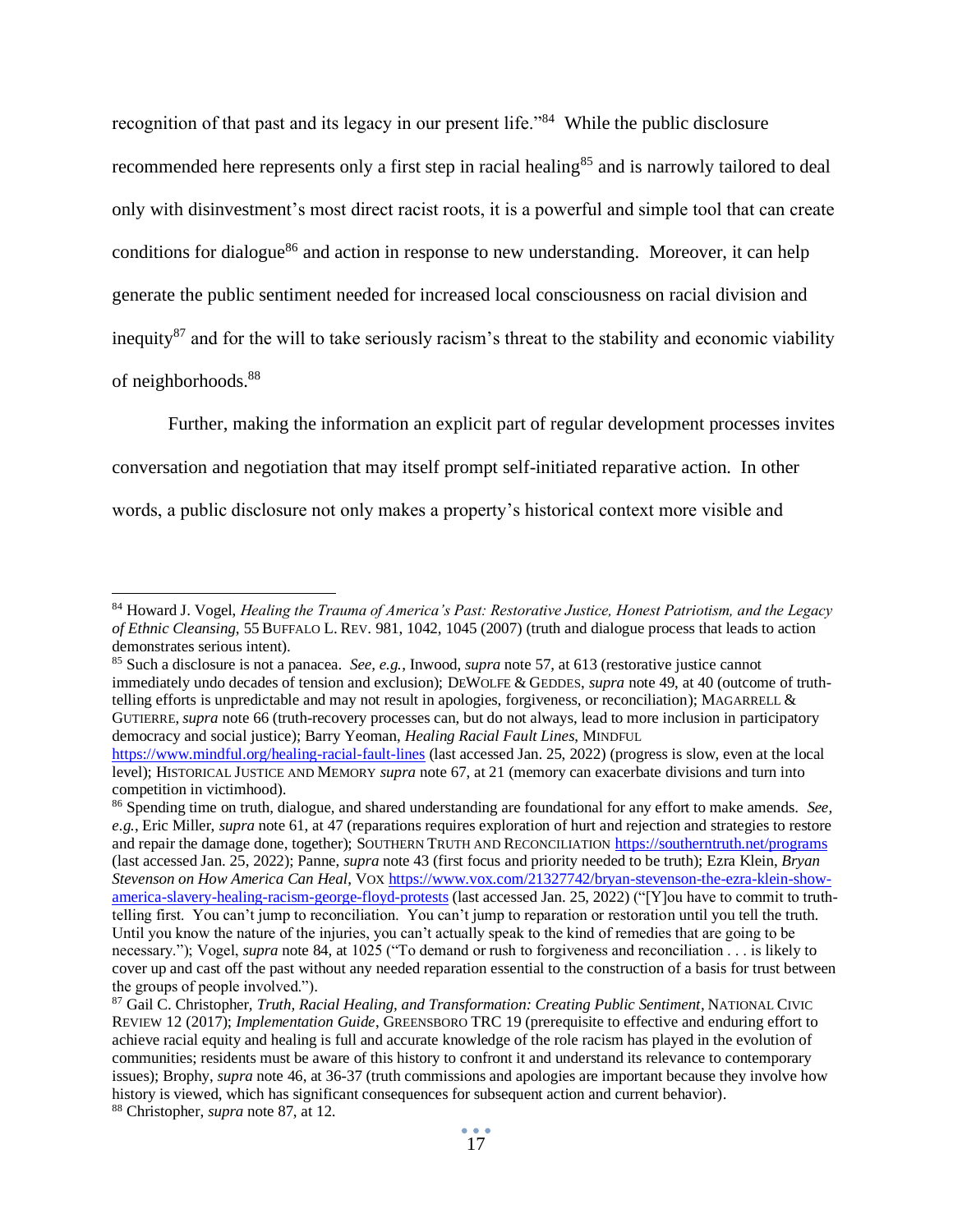concrete, but, perhaps more importantly, provides a foundation for dialogue, education, advocacy, and reparative action*.* A neighborhood is "both a totality in itself and . . . part of a larger totality,"<sup>89</sup> and development choices should recognize underlying structural reasons for present-day realities.<sup>90</sup> Understanding a property's story (i.e., its history and context) can help us move beyond seeing a neighborhood's particular challenge as internally driven and remediable to one that is influenced by systemic inequities.<sup>91</sup> This kind of deeper understanding can help break through market-based stereotypes equating individuals' worth and entitlement with the market value of their neighborhood.<sup>92</sup> Without knowledge of why a neighborhood looks and feels the way it does, it is too easy to assume that any physical decline is directly attributable to the neighborhood's current occupants. Purposefully linking the past to the present helps us see the built environment in new ways and to question it,  $93$  enabling us to turn away from the false view of segregation and racist resource allocation as benign or inevitable.<sup>94</sup> In addition, while the recommended disclosure itself is limited in scope, its existence could form the basis for further

<sup>89</sup> Audrey McFarlane, *Race, Space, and Place*, 36 SAN DIEGO L. REV. 295, 300-01 (1999).

<sup>90</sup> *Id*. at 301 (must look at the concepts, history, and purposes associated with development and the specific community); *id*. at 352-54 (development processes must recognize underlying structural reasons for depressed economic and social conditions tainted by racism and evolve to disregard unspoken demarcation lines between affluent and poor in ways that do not continue to either isolate poor communities or effectively eliminate them through gentrification).

<sup>91</sup> *Id.* at 342; Audrey McFarlane, *When Inclusion Leads to Exclusion*, , 66 BROOKLYN L. REV. 861, 924 (cautioning not to view neighborhood's problems as internally driven); *see also* KIRWAN INSTITUTE FOR THE STUDY OF RACE AND ETHNICITY, *Metropolitan and Neighborhood Change* [https://kirwaninstitute.osu.edu/metropolitan](https://kirwaninstitute.osu.edu/metropolitan-neighborhood-change)[neighborhood-change](https://kirwaninstitute.osu.edu/metropolitan-neighborhood-change) (last accessed Jan. 25, 2022) (lectures and tours designed to help create common understanding of historical development of Columbus, Ohio).

<sup>92</sup> *See* Stone and Stoker, *supra* note 6, at 230. It might make it more difficult to see residents of distressed neighborhoods as "beyond the bounds of common concern and social obligation, as entitled to only token gestures at most." *Id.*

<sup>93</sup> TRUTH, RACIAL HEALING & TRANSFORMATION, *supra* note 66, at 31.

<sup>94</sup>*Id.*; DEWOLFE & GEDDES, *supra* note 49, at 22 ("People so often ignore or excuse historic harms committed in their community, taking resulting present-day circumstances for granted. *It's just the way things are* or *always have been*."); JOE R. FEAGIN, RACIST AMERICA: ROOTS, CURRENT REALITIES, AND FUTURE REPARATIONS, at ix-xiv, 135- 52; RACE FORWARD, *supra* note 57, at 33 (racial inequity accumulates in all types of government services, from policing to budgeting).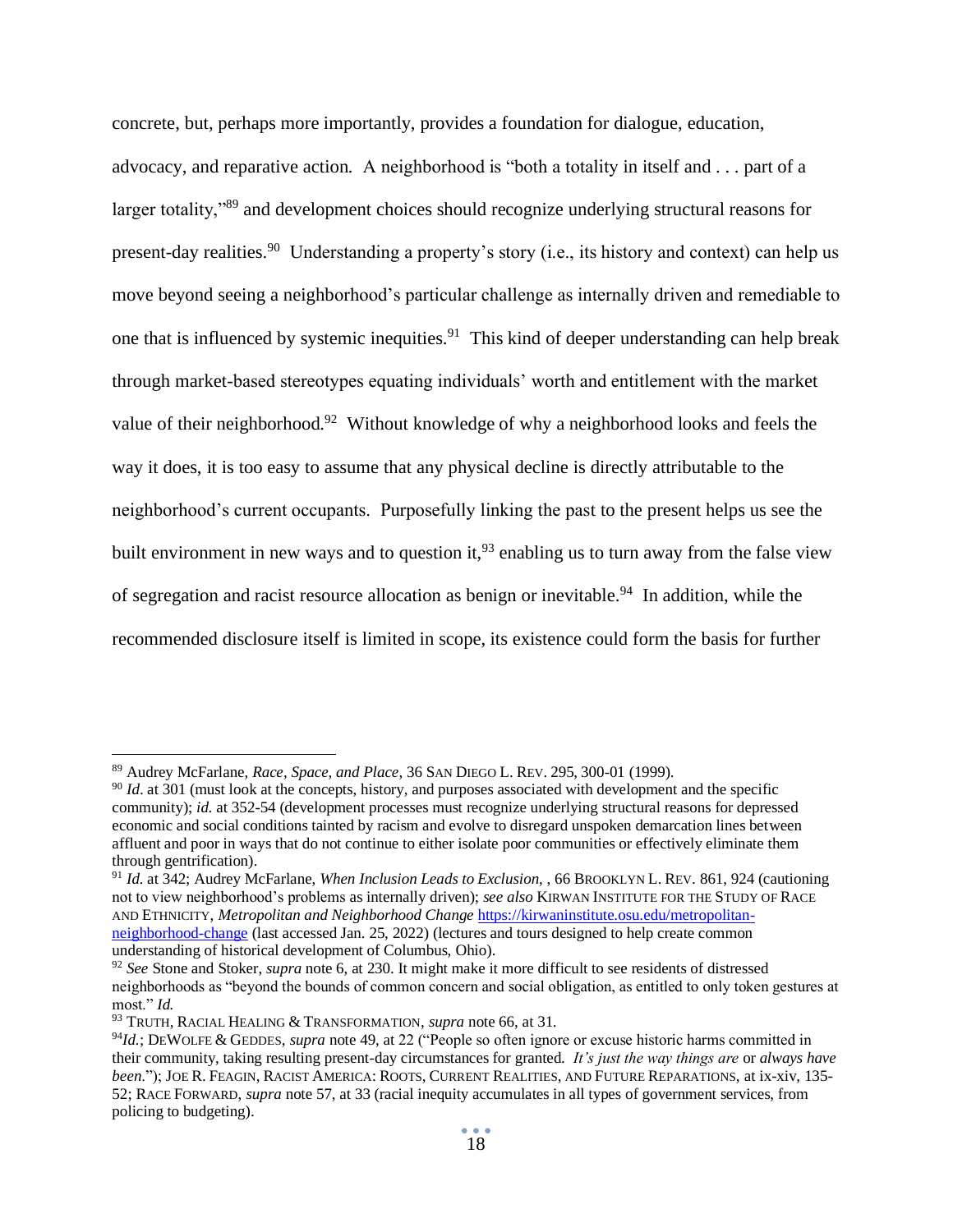research and inquiry by neighborhood residents and other stakeholders, leading to relationshipbuilding<sup>95</sup> and increased self-determination.<sup>96</sup>

To ensure local government has the resources necessary to produce such disclosures, it should identify a sustainable funding stream to support the research and data distribution necessary to carry out its obligations. Local government should also be permitted to use consultants or other outside experts to help produce the disclosure and find ways to create production and distribution efficiencies.<sup>97</sup> While many of the racist roots of disinvestment and abandonment can be traced to state and federal government agencies and actors, this proposal centers on the role local government can play—not because local government is any more culpable than state or federal actors, but because local government alone has the unique ability to shape a disclosure process informed by local needs and conditions.<sup>98</sup>

#### **III. Self-initiated Reparative Action That Could Follow**

Many community development proposals are focused on actions intended to repair the harm that flows from the kinds of racist roots described in Part I. While the public disclosure

<sup>95</sup> See Eric Miller, *supra* note 61, at 46 (encouraging reparations more in the style of "conversation" than "confrontation" because, if presented purely as confrontation, creates disabling political and ethical problems and alienates large numbers of potential allies).

<sup>96</sup> *Id*. at 78 (reparations provide opportunity for fractured communities to reconstruct themselves through forwardlooking act designed to overcome past inequity); McIntosh, *supra* note 63, at 130 (using restorative practices of study circles led to formation of new relationships, laying foundation for further addressing other neighborhood issues).

<sup>&</sup>lt;sup>97</sup> For example, researchers have worked to map the location of racially restrictive covenants in some places. The disclosure could incorporate and build upon this already existing research. *See, e.g., Mapping Segregation in Iowa,*  UNIVERSITY OF IOWA <https://dsps.lib.uiowa.edu/mappingsegregationia/10-2/> (last visited Jan. 25, 2022). Moreover, local history museums, historical societies, recorders of deeds, title companies, and community members with GIS or data experience could also be natural partners.

<sup>&</sup>lt;sup>98</sup> To be clear, state and federal agencies can (and should) also create conditions for racial healing. Ultimately, this Article's proposal is not enough. Abandonment and disinvestment have regional historic contexts and, like many community development issues, cry out for a regional approach. *See generally*, Dreier, *supra* note 21, Chapter 6 (where people live has powerful effect on choices and capacity to achieve high quality of life; difficult for central cities by themselves to solve problems generated by larger regional dynamics and regional approach is needed). Unfortunately, a local government has no power, on its own, to address the fact that there are many majority-white communities (i.e., those to which the white flight migrants fled) that are thriving at the expense of disinvested spaces or to impose accountability on those outside its jurisdiction who contributed to the problem.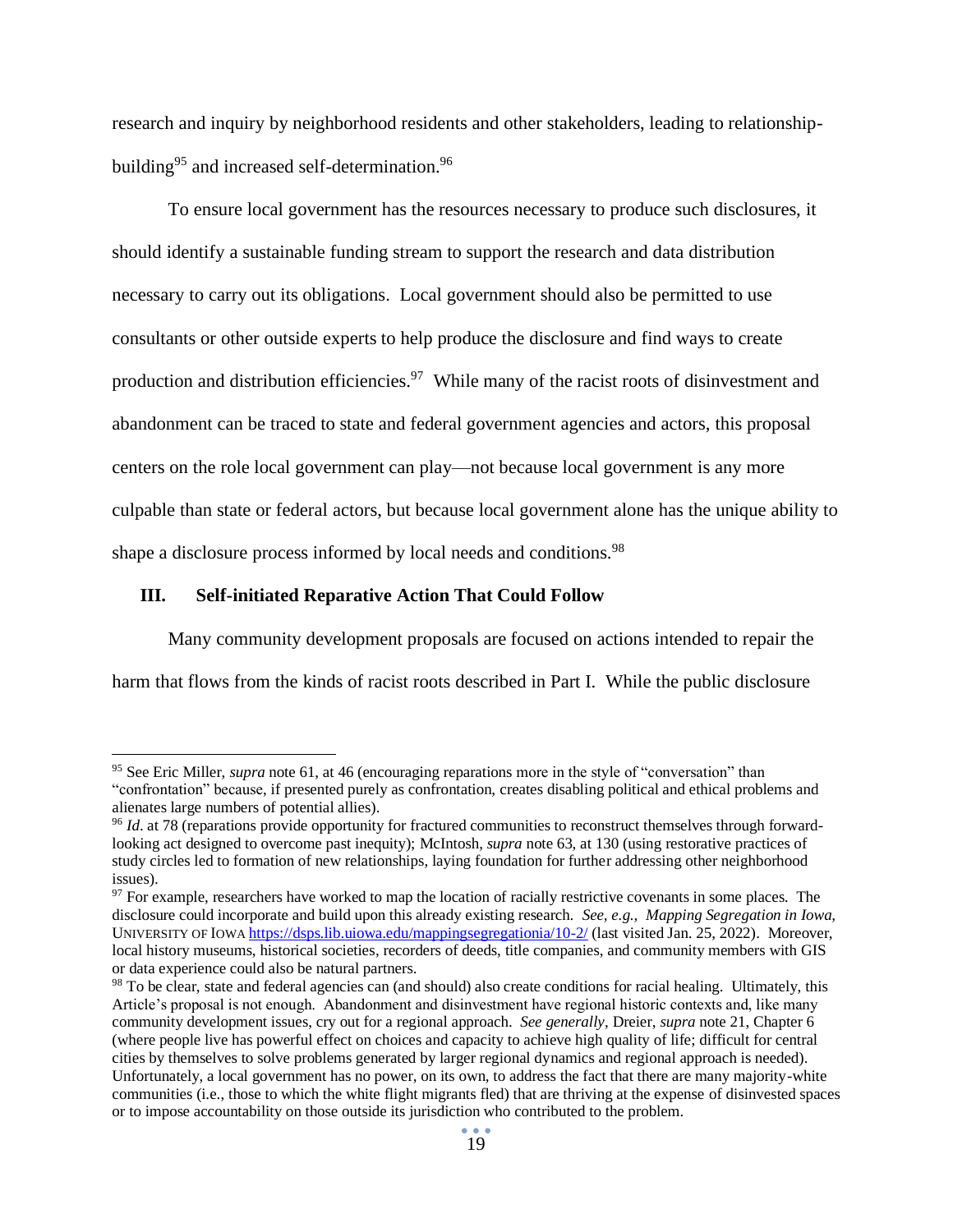proposed in Part II lays the groundwork for reparative action, it does not mandate or necessarily lead to such action.<sup>99</sup> Rather, it focuses on the first step of "truth," with the goal of dialogue, conversation, understanding, negotiation, and making relevant history harder to ignore. It recognizes acknowledgment as the first step to racial healing that could then prompt creative and localized reparative actions. A public disclosure lays the groundwork for stakeholders (e.g., institutions, developers, property owners, philanthropy, local government<sup>100</sup>) to bargain, negotiate, and compromise in ways that help rebuild trust.<sup>101</sup> Reparative actions attempt to respond to the present-day consequences of past injustice and are the major second step in a Reparations process. A public disclosure could prompt self-initiated reparative action by a stakeholder, whether self-motivated or motivated by pressure from one or more other stakeholders. For example, the public disclosure process could put pressure on—and increase the motivation of—bad actors to stop perpetuating harm to the neighborhood. It could also catalyze a greater degree of neighborhood organizing, a prerequisite to the effective cooperation and shared vision needed in the modern community development system.<sup>102</sup> Moreover, in

<sup>99</sup> In fact, truth and acknowledgment do not always lead to more peace or trust. *See supra* note 85.

 $100$  This Article is limited to a local government context. There are, of course, additional reparative actions that the state and federal governments can take. *See, e.g.*, COMMUNITY CHANGE NEW DEAL FOR HOUSING JUSTICE: A HOUSING PLAYBOOK FOR THE NEW ADMINISTRATION (2021) (multiple recommendations for federal government action).

<sup>&</sup>lt;sup>101</sup> JOHN TORPEY, POLITICS AND THE PAST ("While the term 'reconciliation' is bandied about in many of the discussions of coming to terms with the past, perhaps the best that can be said about it is that previously divided groups will come to agree on a mutually satisfactory narrative of what they have been through, opening the way to a common future. With luck, what they do with that future will be a matter of bargaining, negotiation, and compromise—the mundane business of politics.").

<sup>&</sup>lt;sup>102</sup> Community associations (i.e., "voluntary organizations composed of and led by residents and other stakeholders, including churches, businesses, and other nonprofits, of a geographically defined area") that serve as an intermediary between residents and other stakeholders, such as local government and philanthropy, are a way for neighborhoods to have a seat at the community development table. *See* Robin Jacobs, *Building Capacity Through Community Lawyering*, J. AFF. HOUS. & CMTY. DEV. L. 30, 30 n2, 38 (2015); Michael Diamond*, Community Economic Development*, 8 J. SMALL & EMERGING BUS. L. 151, 170 (community organizing and capacity building can lead to greater and more balanced interaction with local government and outside institutions and can result in more political influence); K. Sabeel Rahman, *Balancing Political Power: Community Economic Development and Institutional Design*, 28 J. AFFORDABLE HOUS. & CMTY. DEV. L. 497 (2019) (at systems level, inequitable development is rooted in disparities of political power between communities and developers and between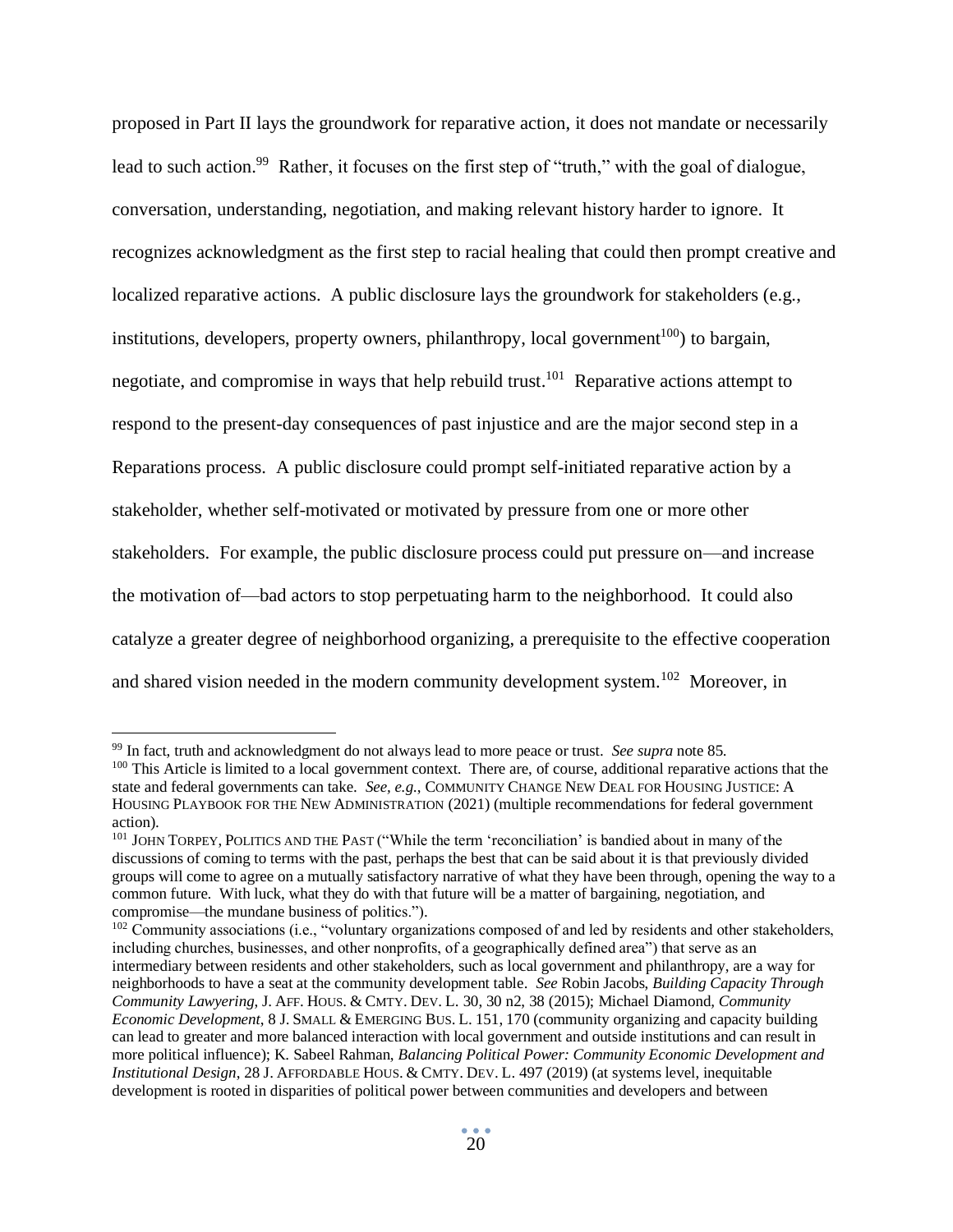situations where the problem property owner is an heir who became the owner by operation of law, the disclosure could prompt more effective owner engagement and creative solutions by helping stakeholders acknowledge ways such heirs have been impacted by law and policy choices. 103

The disclosure could prompt other kinds of reparative actions, including physical

markers, neighborhood monuments, public art installations, grief gardens, museum exhibits,

street names, and legal actions to officially nullify racially restrictive covenants,<sup>104</sup> all of which

can all help foster collective understanding and memory.<sup>105</sup> In addition, committing financial

communities and city officials; disparities are especially stark in the context of urban planning and development decisions). Moreover, in some jurisdictions, they are a vehicle through which neighborhoods can achieve vacancy reduction goals by using nuisance litigation tools as leverage with problem property owners. *See* Melanie B. Lacey, *A National Perspective on Vacant Property Receivership*, 25 J. AFFORDABLE HOUS. & CMTY. DEV. L., 133 (2016) (cataloging vacant property receivership laws in the US); Robin Jacobs, *supra*, at 32 (community lawyers working with communities struggling with vacant properties to use receivership and nuisance law); Peter Hoffman, *Legal Aid of Western Missouri's Economic Development Project: Bringing Self-empowered Revitalization to Distressed Neighborhoods*, 24 J. AFFORDABLE HOUS. & CMTY. DEV. L. 403 (2016) (nuisance litigation tools to empower neighborhoods to address issue of vacancy in a community-focused way); *A Guide to Understanding and Addressing Vacant Property in the City of St. Louis* 22-27 [http://risestl.org/what-we-do/public-documents/vacancy](http://risestl.org/what-we-do/public-documents/vacancy-guide)[guide](http://risestl.org/what-we-do/public-documents/vacancy-guide) (last accessed Jan. 26, 2022).

<sup>&</sup>lt;sup>103</sup> These heirs have legal responsibility for—and emotional ties to—properties they often cannot maintain for a variety of reasons. *See* Barlow et al, supra note 28, at 368 (often the case that heir may become owner by operation of law even when property is a liability and not an asset). This kind of understanding and acknowledgment could, for example, prompt mediated solutions that could lessen the anger, bitterness, and distrust that often accompany a judicial process.

<sup>&</sup>lt;sup>104</sup> *See, e.g.,* Mo. Rev. Stat. 213.041 (process to delete racially restrictive covenants). While such covenants are no longer legally enforceable by operation of law, the additional symbolic act of affirmatively nullifying them can bring a measure of healing.

<sup>105</sup> *See also* SPINNER-HALEV, *supra* note 69, at 83 (robust acknowledgment of enduring injustices through museums and monuments is one way a government can show it is committed to a new path); Yamamoto, supra note 57, at 35 (public education commemorates, imparts lessons learned, generates new justice narrative about a democracy's commitment to civil and human rights); DEWOLFE & GEDDES, *supra* at 49, 36-37 (describing healing benefits of memorializing and contextualizing that which caused racial wounds as well as those that have contributed to justice, peace, and transformation; describing benefits of providing memorials as space for collective grief); SOUTHERN TRUTH AND RECONCILIATION *supra* note 86 (story-telling and oral histories, dialogue and focus groups, public education and curriculum development, memorial events, and arts performances); COMING TO THE TABLE, REPARATIONS: THE TIME IS NOW! 11-12 (2019) (community-level reparation responses to include collaborating with and supporting organizations devoted to history and providing support to writers, filmmakers, and other artists to address subject of racial justice, healing, and reconciliation); THE WINTER INSTITUTE

[https://www.winterinstitute.org/community-building/partners](https://www.winterinstitute.org/community-building/partners/) (last visited Jan. 26, 2022) (public ceremonies, oral history projects, historical markers, history); Bridjes O'Neil, *Justice Fleet Awarded \$23K Grant to Launch Community Grief Garden*, SAINT LOUIS UNIVERSITY <https://www.slu.edu/news/2021/april/justice-fleet-grant.php> (last accessed Jan. 26, 2022) (using horticulture therapy and conservation, grief garden to serve as public green space for racial trauma healing).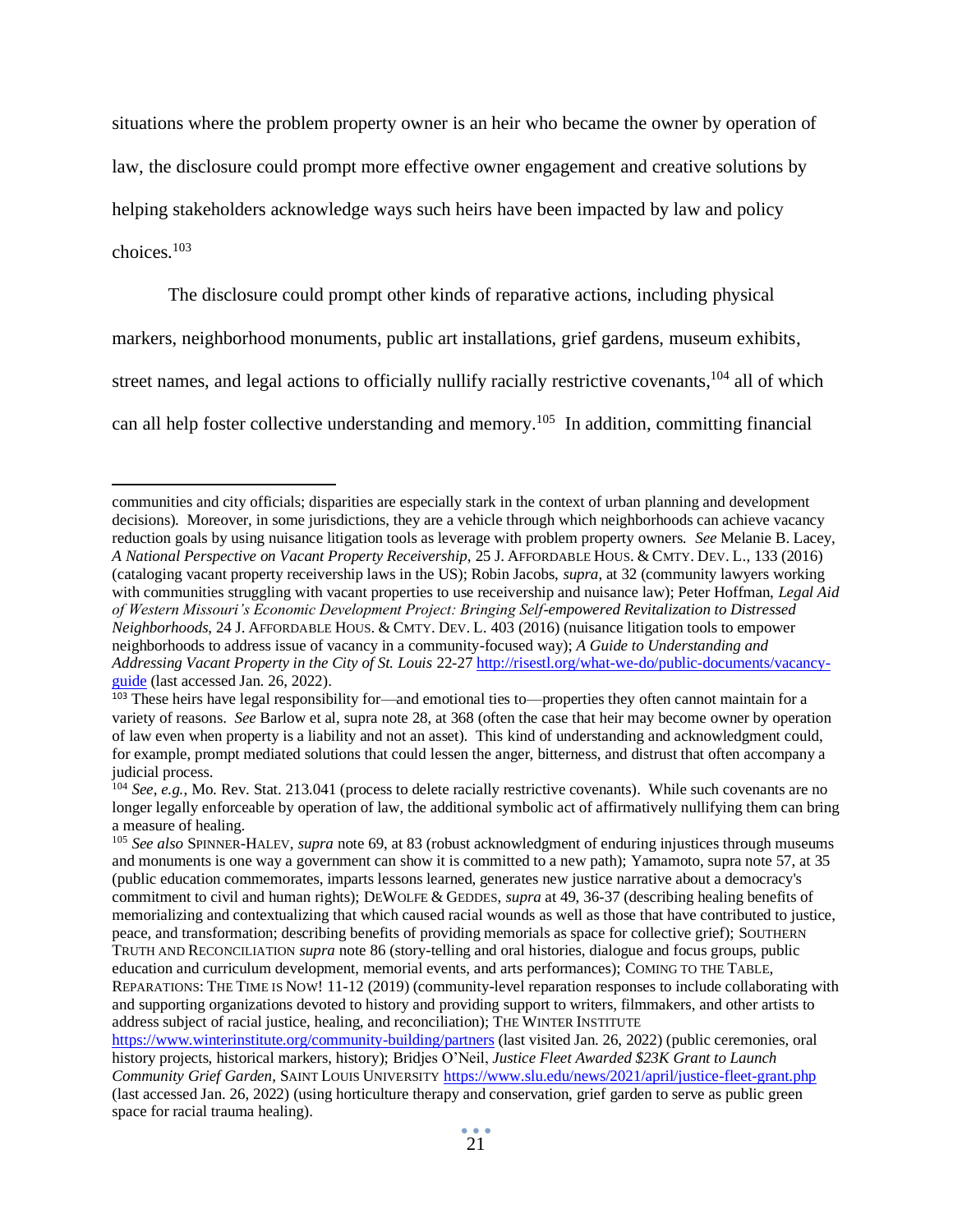resources to affordable housing set-asides in residential and commercial developments, programs that help residents acquire and remain in homes (e.g., homeownership programs, real estate tax relief, home repair programs), <sup>106</sup> physical infrastructure projects for historically disinvested areas, greenlining funds,  $107$  and other community reparative initiatives  $108$  are all ways of working toward making amends. Moreover, local government can modify existing policies and programs that have the effect of reinforcing existing patterns of segregation,<sup>109</sup> affirmatively further fair housing through zoning,<sup>110</sup> and enact other policy reforms informed by a community's history (e.g., inclusionary zoning requirements, policies giving living descendants the opportunity to name or otherwise participate in decisions concerning development projects with public subsidy, community ownership strategies, requirements tied to development incentives that apply amends to an entire area).<sup>111</sup> Local governments can also institute training and policies for agency decision-makers and elected officials that foster greater inequity consciousness and more just

<sup>106</sup> *See, e.g.*, N. CAMBRIA, P. FEHLER, J.Q. PURNELL, B. SCHMIDT, SEGREGATION IN ST. LOUIS: DISMANTLING THE DIVIDE (2018).

<sup>107</sup> *See, e.g.*, *id.*

<sup>108</sup> *See, e.g*., Benjamin Appel & Cyanne E. Loyle, *To fight US racism, research prescribes a nationwide healing process*, GALE OPPOSING VIEWPOINTS ONLINE COLLECTION (funding for public spaces and hospitals and educational scholarships); THE WINTER INSTITUTE, *supra* note 105 (mentoring and tutoring programs, school curricula, scholarships, playgrounds, gardens, community center, community clean-ups); Sandra Moore, *Ferguson: Undoing the Damage of the Past—Creating Community Wealth*, 25 J. AFFORDABLE HOUS. & CMTY. DEV. L. 298 (2017) (building wealth through homeownership for those disproportionately economically disadvantaged by historic policies, procedures, and practices); Brophy, *supra* note 46, at 840 (proposing community development trust fund designed to repair specific past discrimination with specific remedial goals).

<sup>109</sup> *See, e.g*., Tim Iglesias, *Threading the Needle of Fair Housing Law in a Gentrifying City with a Legacy of Discrimination*, 27 J. AFFORDABLE HOUS. & CMTY. DEV. L. 64-65 (proposal to use community preferences to explicitly favor residents of color to restore level of demographic balance that existed prior to governmentsponsored discrimination).

<sup>&</sup>lt;sup>110</sup> For example, Boston's local zoning code requires that development proposals for residential or mixed-use development undergoing large project review include (1) a narrative description of how the project will further the goal of reducing segregation, (2) an assessment of historical exclusion and displacement risk along with an affirmative fair housing marketing requirement, and (3) a description of measures to be taken to achieve affirmative fair housing goals, chosen from a menu of intervention options. *See* Memorandum in Furtherance of Amending Boston Zoning Code, BOSTON PLANNING AND DEVELOPMENT AGENCY

<https://bpda.app.box.com/s/r59pn90sdmj5kfh5lm7kmr4rstnye9l6> (last accessed Jan. 26, 2022).

<sup>&</sup>lt;sup>111</sup> For example, the development incentives could be tied to symbolic actions such as releasing (now unenforceable) racially restrictive covenants or to funding for local artists to tell the history of the community. It could be used to require ongoing monitoring and public disclosure of the racial demographics of the development area or a detailed history of the development area that includes racialized land use policies and migration patterns.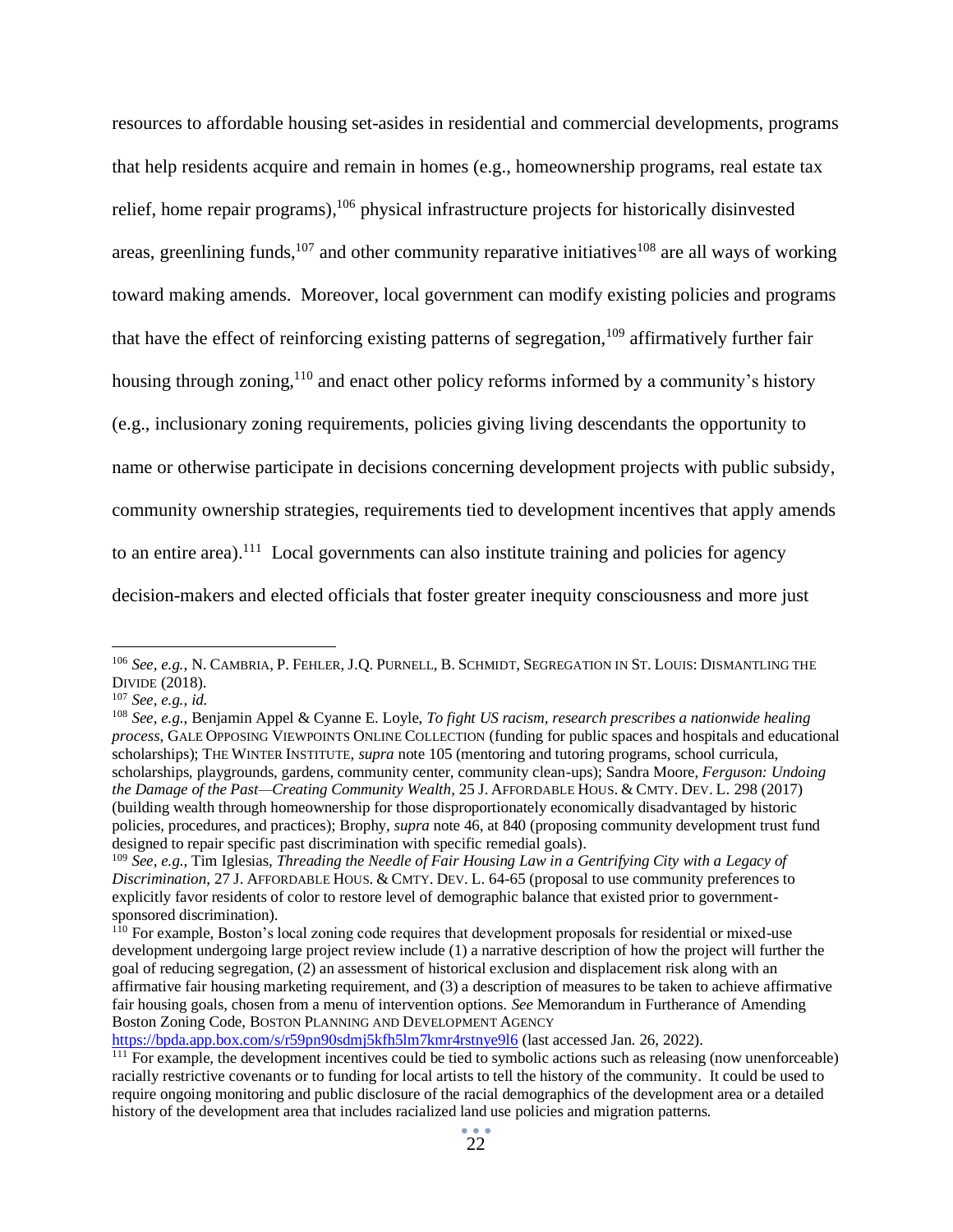decision-making.<sup>112</sup> Moreover, they can ensure neighborhood residents have opportunities to participate in developing and carrying out a shared vision for their neighborhoods.<sup>113</sup>

#### **IV. Conclusion**

Because racist law and policy are at the root of the disinvestment and abandonment many legacy cities face, efforts to fix the problem without addressing the distrust and lack of neighborhood power engendered by historical context will tend to stall out. Local government, neighborhood residents, and other stakeholders must use their respective tools in coordinated and cooperative ways. Thus, effective solutions require a foundation of trust and a shared vision. Because local government is in the unique position of being both a stakeholder and the player with the power to set the rules of the game, it should use that power to create conditions that make such trust and shared vision more likely. Without these steps, the status quo of distrust and lack of a shared vision is likely to continue to undermine the effectiveness of efforts (however well intentioned) to meet the challenge. While local government cannot eliminate past historical injustices and is severely limited in its ability to push forward more effective regional solutions to these kinds of issues, it can create conditions for historical injustices to become more widely known and harder to ignore. At least within its own jurisdiction, it can create conditions for a greater degree of power sharing and accountability, essential elements of the trust and cooperation necessary to develop and carry out a shared vision. That trust and cooperation will

<sup>112</sup> *See, e.g.*, Race Forward, *supra* note 57.

<sup>&</sup>lt;sup>113</sup> For example, local governments can allocate resources to support the robust community organizational infrastructure that can represent a collective neighborhood voice. Along with philanthropic partners, they can financially support capacity-building and ongoing operations as well as provide in-kind resources such as meeting spaces. *See., e.g.*, *id.* at 32 (city governments should invest in community organizations as long-term strategy to build trust with residents, expanding participation); Robin Jacobs, supra note XX, at 53-4 (flexible funding for community associations needed to sustain operations over time). See also supra note 102.